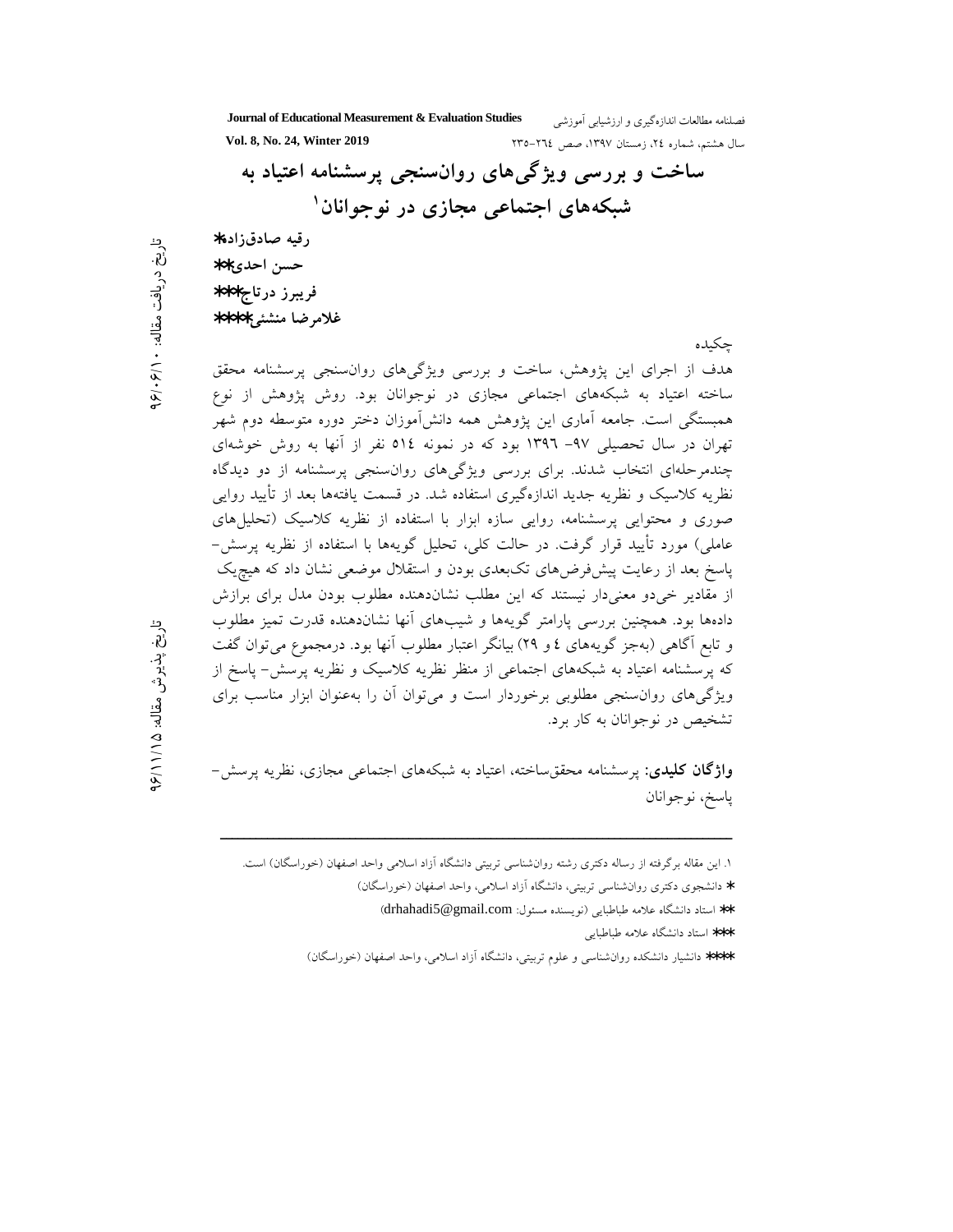**مقدمه** 

شبکههای اجتماعی مجازی<sup>۱</sup> متشکل از سایتهایی هستند که کاربران میتوانند علایق، افکار و فعالیتهای خود را با افراد دیگر در میان بگذارند (فوراکر <sup>۲</sup>، ۱۹۹۵؛ به نقل از محمودی و همکاران، ۱۳۹۲). به عبارت دیگر، به واسطه شبکههای اجتماعی مجازی ارتباطی تبادل پیامهای در جریان در زمان و مکان بین کاربران صورت میگیرد (مونگ و کونتراکتور ۳ ۲۰۰۳؛ به نقل از محمودی و همکاران، ۱۳۹۲).

در چند سال اخیر، الگوهای کاربردی سایتهای شبکه اجتماعی مجازی بهشدت افزایش پیدا کرده است (کاس و گریفیث<sup>؛</sup>، ۲۰۱۱). مطالعه لنهارت، مادن و هیتین° (۲۰۰۵) نشان می۵هد که ۹ نفر از هر ۱۰ نوجوان کاربر فضای مجازی هستند. نتایج پژوهشی دیگر نشان داد که در مقایسه با کل جمعیت نوجوانان، دانشجوها و دانش آموزان بیشترین استفاده را از سایتهای شبکههای اجتماعی دارند (کاس و گریفیث، ۲۰۱۱). از بین کاربران شبکههای مجازی، ممکن است نوجوانان بهطور فوقالعادمای مجذوب کاربرد آن شوند که در پژوهش های مرتبط با اینترنت به این موضوع اشاره شده است. لام، پنگ، مای و جینگ<sup>٦</sup> (۲۰۰۹) عنوان کردهاند که متغیرهای مربوط به فشار روانی به استفاده افراطی نوجوانان از اینترنت منجر شده است. همچنین نوجوانان از اینترنت بهعنوان روشی در دسترس برای حل وفصل مهارتهای کنار أمدن با مشکلات استفاده میکنند. علاوه بر این، أنها میتوانند از این طريق خود را ابراز كنند (توسون و لاجون<sup>٧</sup>، ٢٠٠٩).

در آمار سال ۲۰۰٤ کشور ایران در ردههای بالای کاربران شبکههای مجازی گزارش شده است. در ایران موارد استفاده از شبکههای اجتماعی مجازی بیشتر بهمنظور نوشتن و اشتراک گذاری زندگی شخصی است (محمودی و همکاران، ۱۳۹٦). بر اساس آمار، هر ایرانی بین ٥ تا ٩ ساعت وقت خود را در فضای مجازی می گذراند. بیش از ٦٠ درصد کاربران ایرانی، از تلگرام بهعنوان وسیلهای برای گذراندن وقت و

 $\overline{\phantom{a}$ 

- 6 . Lam, Peng, Mai & Jing
- 7 . Tosun & Lajune

<sup>&</sup>lt;sup>1</sup>. vitual social network

<sup>2</sup> . Foweraker

<sup>3</sup> . Mong & Contractor

<sup>4</sup> . Kuss & Grifiths

<sup>5</sup> . Lenhart, Madden, Hittin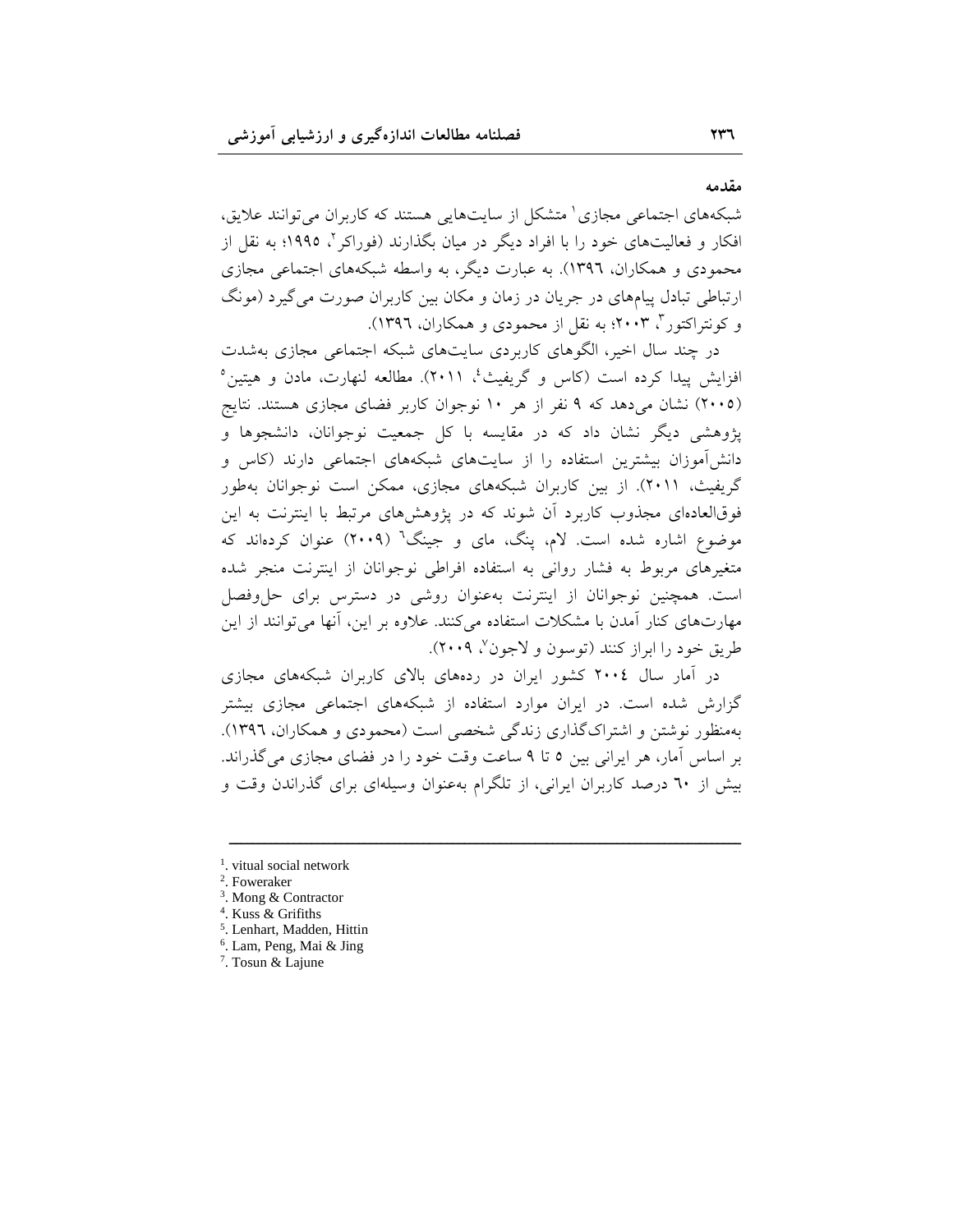سرگرمی استفاده میکنند (مرکز فناوری اطلاعات وزارت ارشاد، ۱۳۹۵). حجم بالای استفاده كاربران ايراني و علاقه و انگيزش آنان نشاندهنده اهميت شبكههاى اجتماعى مجازی است که می تواند مزایا و آسیبهایی را داشته باشد. ازجمله این مزایا تقویت ارتباط با خانواده و دوستان، ایجاد فرصتهایی برای مشارکت در اجتماع، همکاری و تبادل عقاید، دسترسی به اطلاعات مربوط به سلامت، افزایش تواناییهای شناختی و تسهیل اکتشاف هویت است (تاینس'، ۲۰۰۷). از پیامدهای منفی نیز می توان به مواردی از قبیل پیامهای جنسی، زورگیری سایبری، نقض حریم خصوصی، اعتیاد، مزاحمتهای سایبری، تهدید اینترنتی، افسردگی، احساس تنهایی، ناشکیبایی، افزایش مشاجرات خانوادگی، کمخوابی، مشکلات در عملکرد تحصیلی و خطرات قانونی اشاره کرد. این جنبهها میتوانند بر سلامت روانی و جسمانی کاربر تأثیر بگذارند (بیرد <sup>۲</sup>، ۲۰۰۲، ۲۰۰۸؛ اوکیفی و کلارک-پیرسون<sup>۳</sup>، ۲۰۱۱).

اعتیاد به اینترنت یا اعتیاد سایبری<sup>،</sup> از مهمترین اعتیادهاست. نخستین بار وجود اعتیاد به اینترنت را ایوان گلدبرگ<sup>ه</sup> در سال ۱۹۹۵ مطرح کرد (به نقل از توبیانا<sup>۲</sup>، ۲۰۱۱). به دلیل اینکه در ابتدا اجماع و توافق همگانی برای معیارهای تشخیصی اعتیاد به اینترنت وجود نداشت، ارزیابی شیوع اعتیاد به اینترنت مشکل بود. این توافق در یژوهش های مختلف بین ۱ تا ۳۰ درصد ذکر شده است (پلولیس و مارکس ۷ ۲۰۰۷). هرچند که معیارهای خاصی برای تشخیص اعتیاد اینترنتی که مورد توافق پژوهشگران این زمینه باشد گزارش نشده است، اما شش عنصر تشخیصی ذکر شده است که عبارتاند از: تغییرات خلقوخو، تحمل، علائم ترک، درگیری و تعارض با اطرافیان، دوستان و خانواده و بازگشت (گریفث<sup>۸</sup>، ۲۰۰۵).

برای سنجش اعتیاد به اینترنت، پرسشنامههای مختلفی همچون مقیاس اعتیاد به اینترنت چن و همکاران<sup>۹</sup> (۲۰۰۳) و مقیاس استفاده وسواسی از اینترنت (میرکرک، ون

 $<sup>1</sup>$ . Tynes</sup>

<sup>&</sup>lt;sup>2</sup>. Beard

<sup>&</sup>lt;sup>3</sup>. O'Keeffe, Clark-pearson

<sup>&</sup>lt;sup>4</sup>. cyber addiction

<sup>&</sup>lt;sup>5</sup>. Ivan Goldberg

<sup>&</sup>lt;sup>6</sup>. Toubiana

<sup>&</sup>lt;sup>7</sup>. Yellolees & Marks

<sup>&</sup>lt;sup>8</sup>. Griffiths

<sup>&</sup>lt;sup>9</sup>. Chen et al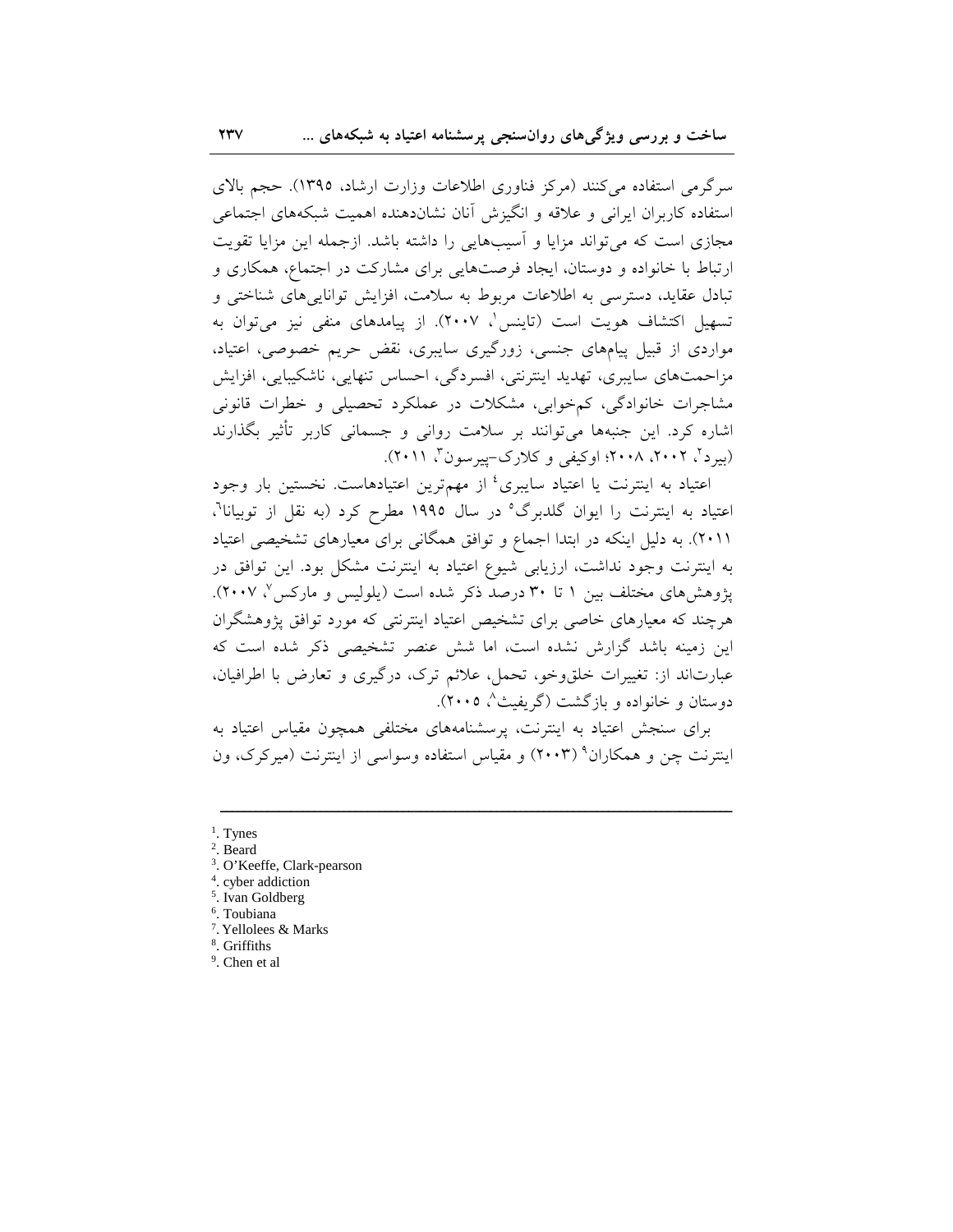دن ایجندن، ورمولست و گارتیسن '، ۲۰۰۹) تدوین شده است. معتبرین ابزار سنجش اعتیاد به اینترنت، آزمون اعتیاد اینترنتی<sup>۲</sup> است که یانگ<sup>۳</sup> (۱۹۹۸) تدوین کرده است. این آزمون، میزان درگیری فرد با اینترنت و کامپیوتر را اندازهگیری می کند (پانگ و أبرئو، ۱۹۹۸؛ ترجمه وحدتنیا، ۱۳۹۱). این أزمون یکی از مقیاسهای رایج و یرکاربرد در زمینه اعتیاد به اینترنت است (وارتبرگ، پترسون، کامرل، روزنکرانز و توماسیوس ٔ، ۲۰۱۳؛ ازکان و گوکسیرسلان ْ، ۲۰۱۳). برخی از گویههای این آزمون قدیمی و مبهم شناخته شده است (ولاس<sup>٬</sup>، ۲۰۱٤). علاوه بر این، در گروههای دبیرستانی و آسیایی اعتبار کم گزارش شده است (فرانگوس و همکاران<sup>۷</sup>، ۲۰۱۲). گویهها در پرسشنامههای مورد بررسی مرتبط با اندازهگیری وابستگی به اینترنت است و شامل شبکههای اجتماعی مجازی شامل نمیشود. کاپلان<sup>۸</sup> (۲۰۰۲) پرسشنامه استفاده آسیبزا از اینترنت را طراحی کرد. این مقیاس مجدداً در سال ۲۰۱۰ توسط کاپلان بازنگری شد. این پرسشنامه، شامل ۱۵ ماده است که مؤلفههای تنظیم خلق، ترجیح تعاملات اجتماعی انلاین، پیامدهای منفی استفاده اجباری و اشتغال ذهنی را میسنجد. نیکوگفتار، صرامی فوشانی و مینوسپهر (١٣٩٤) ویژگیهای روانسنجی نسخه فارسی مقیاس استفاده آسیبزا از فضای مجازی را بررسی کردند. نتایج پژوهش أنها نشان داد که این نسخه از روایی و اعتبار مطلوب برخوردار است. اما یژوهش أنان روی تعداد محدودی از دانشجویان از طریق نمونهگیری در دسترس انجام شده بود. همچنین، این پرسشنامه مؤلفههای برجستگی، بازگشت و عود، علائم ترک، انکار و پنهانسازی را که از ویژگیهای اعتیاد به شبکههای اجتماعی مجازی است، نمی سنجید.

درمجموع، ٤٥ ابزار براى ارزيابي اعتياد به اينترنت وجود دارد ولي از بيشتر أنها بهندرت استفاده میشود و اعتبار خوبی ندارند (لکانی، رودجرز و چابرول°، ۲۰۱٤).

 $\overline{\phantom{a}$ 

<sup>&</sup>lt;sup>1</sup>. Meerkerk, Eijnden, Vermulst & Garretsen

<sup>2</sup> . internet addition diagnostic questionnaire

<sup>3</sup> . Young

<sup>4</sup> . Wartberg, Petersen, Kammerl, Rosenkranz & Thomasius

<sup>5</sup> . Ozcan & Gokcearslan

<sup>6</sup> . Wallace

<sup>7</sup> . Frangos, Frangos, Sotiropoulos

<sup>8</sup> . Caplan

<sup>9</sup> . Lacani, Rodgers & Chaboral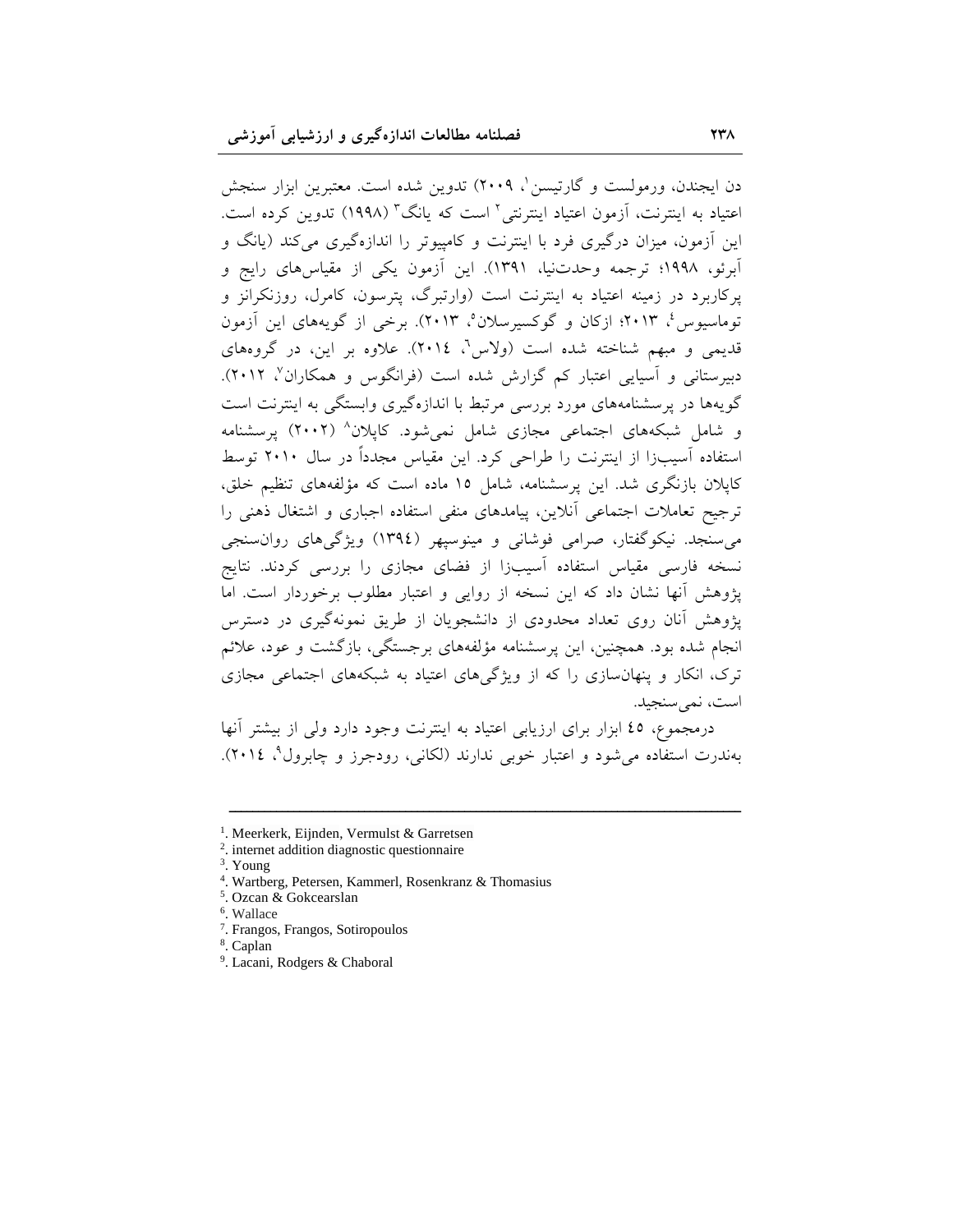در ارتباط با شبکههای اجتماعی مجازی، بیشتر پرسشنامههای موجود در حوزه اعتیاد به فیسبوک است. پرسشنامه اعتیاد به فیسبوک برگن \، پرسشنامهای ٦ گویهای است که اندریسن، ترشیم، برانبورگ و پالسن<sup>۲</sup> (۲۰۱۲) برای جامعه آماری دانشجویان نروژی ساختند. پرسشنامه دیگری که میزان اعتیاد به فیسبوک را می سنجد توسط ولینزاک و همکارانش ۳ (۲۰۱۳) مشتمل بر ۸ گویه طراحی شده است. جامعه آماری این یژوهش دانشجویان کشور پرو بودند. با توجه به اینکه فیسبوک تنها یکی از شبکههای اجتماعی موجود است، گریفیث، کاس و دمترویکس<sup>،</sup> (٢٠١٤) گفتهاند که نیاز به وجود مقیاس های جدیدتری است تا اعتیاد به شبکههای اجتماعی را به شکل عام به جای اعتباد به فیسیوک اندازهگیری کند.

تورل و سرنکو<sup>ه</sup> (۲۰۱۲) مقیاسی با عنوان «مقیاس اعتیاد به شبکههای اجتماعی» طراحی کردهاند. این مقیاس شامل ٥ گویه و جامعه آماری آنها متشکل از ١٩٤ دانشجوی آمریکایی بود. از مشکلات این مقیاس، تعداد گویههای بسیار کم و اجرای آن بر روی نمونه کوچکی از افراد است.

بنابراین، با مرور پرسشنامههای موجود پرسشنامهای برای سنجش اعتیاد به شبکههای اجتماعی مجازی بهویژه برای نوجوانان پیدا نشد. همچنین، بیشتر مطالعات و پرسشنامههای موجود مربوط به اینترنت بودند. با توجه به اینکه پژوهش در زمینه اعتیاد به شبکههای اجتماعی مجازی از لحاظ جامعهشناختی و روانشناختی، اهمیت دارد و نیز مقیاسها باید با در نظر داشتن بافت فرهنگی و سن نمونه آماری طراحی شوند، بنابراین تدوین پرسشنامهای بهمنظور سنجش اعتیاد به شبکههای اجتماعی مجازی ضروری به نظر میررسد. از این رو، پژوهشگران قصد دارند ساخت و اعتباریابی پرسشنامه اعتیاد به شبکههای اجتماعی مجازی در نوجوانان را بررسی کنند. بر این اساس، پرسش های پژوهش عبارتاند از: ١- مؤلفههای اصلی اعتیاد به شبکههای اجتماعی مجازی بر اساس پیشینه موجود کدماند؟ ۲– آیا پرسشنامه محقق ساخته حاضر از ویژگی های روانسنجی مطلوبی برخوردار است؟

<sup>4</sup>. Griffiths, Kuss & Demetrovics

 $<sup>1</sup>$ . Bergen</sup>

<sup>&</sup>lt;sup>2</sup>. Andreassen, Torsheim, Brunborg & Pallesen

<sup>&</sup>lt;sup>3</sup>. Wolniczak et al

<sup>&</sup>lt;sup>5</sup>. Turel & Serenko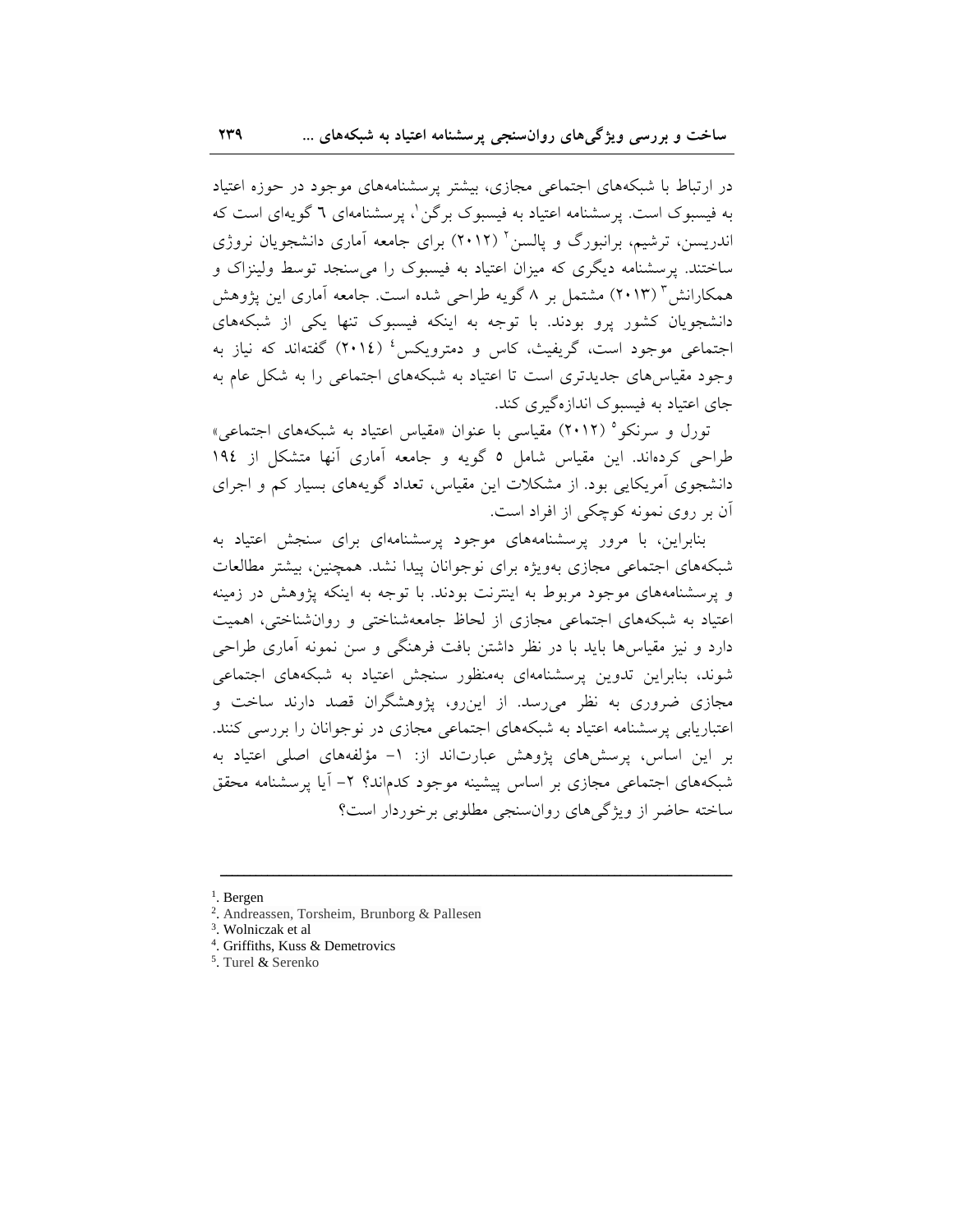روش يژوهش

این پژوهش کاربردی و از لحاظ روش همبستگی است. جامعه آماری این پژوهش همه دانش آموزان دختر ١٥-١٨ سال شهر تهران بودند كه در سال تحصيلي ٩٧-١٣٩٦ در مقطع متوسطه دوره دوم به تحصیل مشغول بودند. کلاین (۲۰۰۵) نمونههای بزرگتر از ۲۰۰ نفر را نمونه بزرگ در نظر می گیرد که برای بسیاری از مدلها مناسب است. استیونس (به نقل از هومن، ۱۳۹۳) به ازای هر متغیر ۱۵ نفر را منطقی میداند. با توجه به ریزش احتمالی و امکان عضو نبودن برخی در شبکههای اجتماعی، درمجموع ٦٠٠ نفر بهطور تصادفی نمونهگیری شد. روش نمونهگیری خوشهای چندمرحلهای بود. بدین صورت که از بین مناطق ۲۲گانه تهران چهار منطقه ۳، ٤، ٨ و ۱۲ بهطور تصادفی انتخاب شد و سپس بهطور تصادفی از بین ۱۰ مدرسه این مناطق، ۳۰ کلاس انتخاب شد و پرسشنامه در اختیار دانش[موزان قرار داده شد. ۳۵ نفر از دانشآموزان عضو شبکههای اجتماعی نبودند. ٥١ پرسشنامه نیز به دلیل مخدوش بودن كنار گذاشته شد.

مراحل ساخت پرسشنامه پرسشنامه این پژوهش، از سه بخش تشکیل شده است: بخش اول، شامل نامه معرفی یژوهش، هدف پژوهش و نحوه پاسخگویی به گویههای پژوهش است. همچنین توضیحی نیز راجع به محرمانه بودن پاسخهای آزمودنی ارائه شده است. بخش دوم، شامل اطلاعات جمعيتشناختى ازجمله تحصيلات والدين، معدل، انواع شبكههاى اجتماعی مجازی مورد استفاده است. بخش سوم، گویههای پرسشنامه است که در مقياس ليكرت با چهار طيف (كاملاً موافقم، موافقم، مخالفم، كاملاً مخالفم) تنظيم شده است.

گویههای پرسشنامه از میان پژوهشها و ابزارهای گوناگون انجام گرفته، استخراج شده و با یکدیگر ترکیب شده است. گویههای جدید پرسشنامه حاضر بر مبنای نظریه های دیویس ٔ (۲۰۰۱) و کاپلان (۲۰۱۰) و نیز پرسشنامههایی همچون مقیاس اعتیاد به اینترنت یانگ (۱۹۹۸)، پرسشنامه استفاده اَسیبزا از اینترنت کایلان (۲۰۱۰)، اعتیاد

 $<sup>1</sup>$  Kline</sup>

<sup>2</sup>. Davis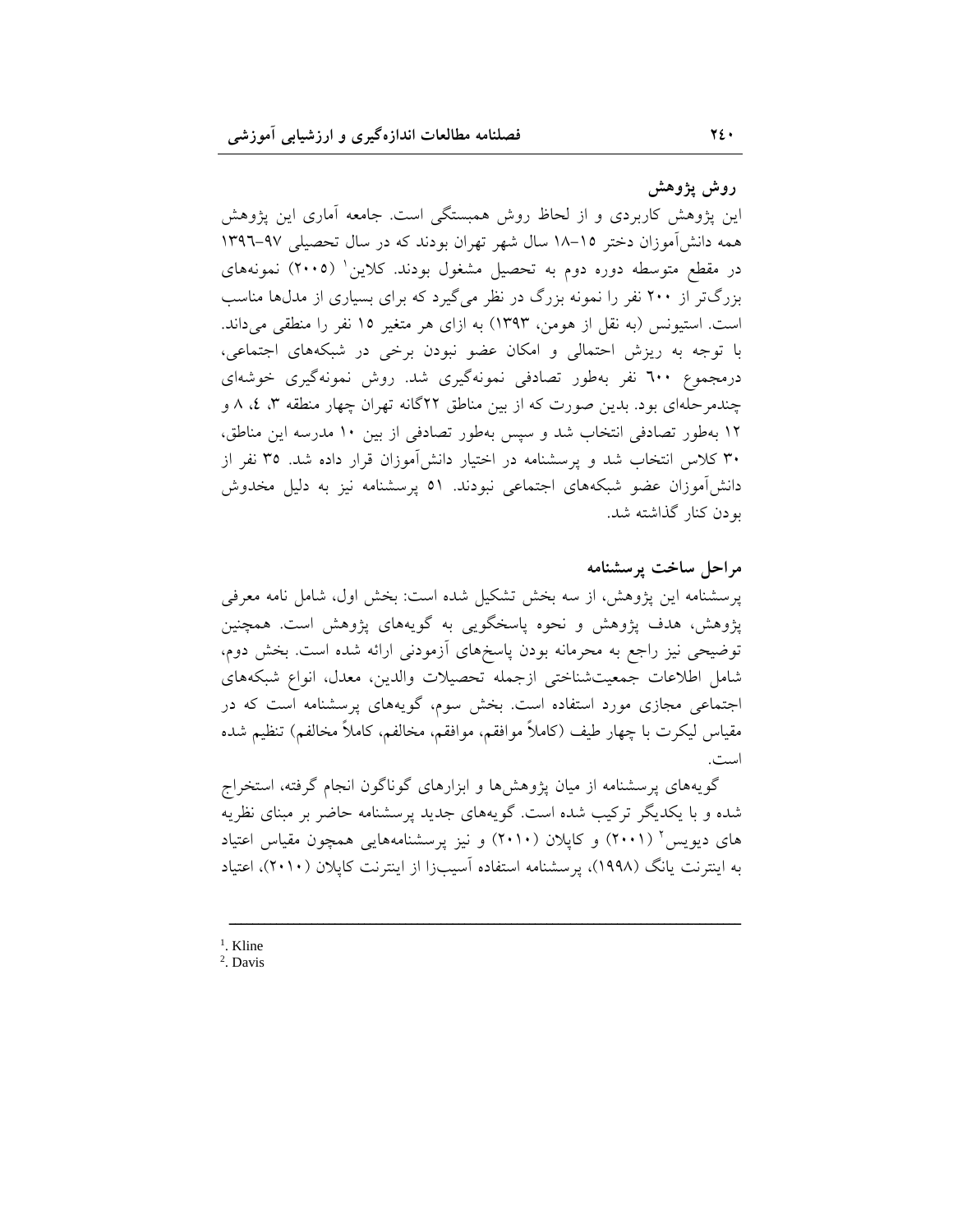به فیسبوک برگن (٢٠١٤) تدوین شد. بنابراین پرسشنامه بر اساس مؤلفههای اشتغال ذهنی، تنظیم خلق، نارسایی خودتنظیمی و پیامدهای منفی است. نسخه اولیه پرسشنامه مشتمل بر ۳۵ پرسش بود. بهمنظور تعیین روایی محتوا، پرسشنامه برای ده نفر از متخصصان و استادان روانشناسی و حوزه روانسنجی فرستاده شد. دو گویه به دلیل نامناسب بودن و ناهماهنگی با هدفهای پرسشنامه حذف شد. سپس، ابزار بهصورت آزمایشی و مقدماتی روی ٤٠ نفر از دانشآموزان اجرا شد. در بررسی ویژگیهای روان سنجي نسخه اوليه ابزار شاخص اعتبار با استفاده از آلفاي كرونباخ ٨٦/ ٠ محاسبه شد. یک گویه به دلیل عدم همبستگی درونی با سایر گویهها حذف و درنهایت، یرسشنامه نهایی با ۳۲ گویه تدوین شد.

## يافتەھاي يژوهش

ابتدا بهمنظور بررسی روایی سازه از تحلیل عاملی اکتشافی و تأییدی استفاده شد. <mark>تحلیل عاملی اکتشافی:</mark> در بررسی اولیه در نمونه اول مقدار آزمون کرویت بارتلت' برابر ۶۲۳۱/۱۲ بود که در سطح ۰/۰۰۱ معنیدار بود و ضریب کمو<sup>۲</sup> برای این تحلیل برابر ۰/۹٤ به دست آمد. بدین ترتیب، مشخص شد که دادههای موجود در ماتریس دادها معنیدار و حجم نمونه کافی است و شرایط لازم برای تحلیل عاملی را دارد. نتایج تحلیل عاملی اکتشافی نشان داد که پرسشنامه، تکبعدی است و ارزش ویژه این عامل ۵۱/۹۷ است. همچنین گویه ۲۲ به دلیل اینکه بار عاملی کافی نداشت حذف شد. مقادیر ارزش ویژه و واریانسهای تبیین شده در جدول (۱) آمده است. نتایج بار عاملی هر یک از گویههای پرسشنامه، میانگین، واریانس و همبستگی کل در جدول (٢) ارائه شده است.

 $\overline{\phantom{a}$ 

<sup>1</sup>. Bartletts test

2 . Kaiser-Meyer-olkin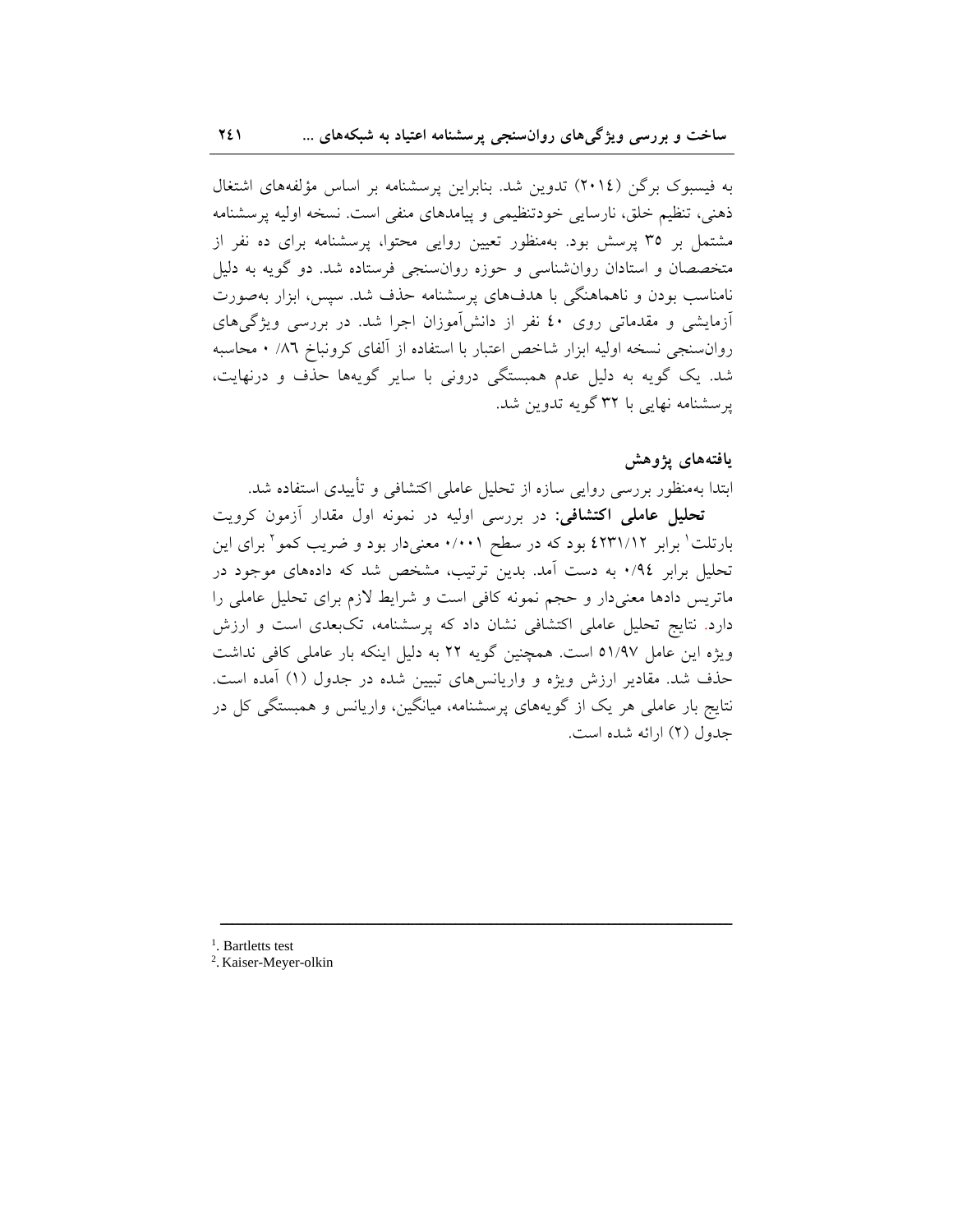| واريانس تبيين شده                 | ارزش ويژه | عامل          |
|-----------------------------------|-----------|---------------|
| 01/9V                             | 17/27     | ١             |
| 2/91                              | 1/07      | ٢             |
| 2/70                              | 1/22      | ٣             |
| $\mathsf{r}/\mathsf{q}\mathsf{n}$ | 1/77      | ٤             |
| $\mathbf{r}/\mathbf{1}$           | 1/11      | $\pmb{\circ}$ |
| $\Upsilon/\Upsilon$               | 1/17      | ٦             |

جدول (۱) ارزشهای ویژه و واریانس تبیین شده

| همبستگي<br>کل       | میزان واریانس<br>بعد از حذف<br>گويه               | ميانگين      | بار<br>عاملى | ا است که به است که به است که به است که به است که به است که به است که به است که به است که به است که ب<br>منابه است که به است که به است که به است که به است که به است که به است که به است که به است که به است که به است<br>است که به |
|---------------------|---------------------------------------------------|--------------|--------------|------------------------------------------------------------------------------------------------------------------------------------------------------------------------------------------------------------------------------------|
| $\cdot$ /07         | $\mathbf{r} \cdot \mathbf{r}$ / $\Lambda \Lambda$ | 71 V V       | $\cdot/1$    | ۱– وقت زیادی را در شبکههای اجتماعی مجازی در<br>حالت أنلاين ماندهام.                                                                                                                                                                |
| $\cdot$ / 2097      | $\mathsf{r}\cdot\mathsf{r}\wedge\mathsf{r}$       | 72/12        | $\cdot$ /07  | ۲– میتوانم وقت خود را ازاد کنم تا بتوانم ساعات<br>بیشتری را در شبکهها بگذرانم.                                                                                                                                                     |
| ۰٬۳۷                | $r \cdot \frac{\epsilon}{\epsilon}$               | ٦٤/٤ $\cdot$ | $\cdot$ /٤٧  | ۳– هر چند وقت یکبار کانال و یا افراد جدیدی در<br>شبکه خود ایجاد مینمایم.                                                                                                                                                           |
| ۰/۳۲                | $\mathbf{r}\cdot\mathbf{r}/\cdot\mathbf{0}$       | 72/۳۵        | $\cdot$ rq   | ٤– هر چند وقت یکبار تلاش میکنم مدتزمان أنلاین<br>بودن خود را پنهان نمايم.                                                                                                                                                          |
| $\cdot$ /29         | YAV/V <sub>2</sub>                                | 72/77        | .09          | ٥– هر زمانی که ناراحت هستم ترجیح میدهم به جای<br>صحبت کردن با اطرافیانم، به شبکههای اجتماعی روی                                                                                                                                    |
| $\cdot$ /0 $\wedge$ | ۲۹۳/۳۹                                            | 72/۳7        | .712         | ٦- نخستین چیزی که هنگام بیداری صبحگاهی در ذهنم<br>است آنلاین شدن در شبکههای اجتماعی است.                                                                                                                                           |
| ۰/٤٣                | ۳۰۱/۲۹                                            | ٣٤٦٤         | $\cdot/0$    | ۷– به این موضوع زیاد فکر میکنم که چه اتفاقی اخیرا<br>در شبکهها رخ داده است.                                                                                                                                                        |

جدول (۲) نتایج بار عاملی میانگین، واریانس و همبستگی کل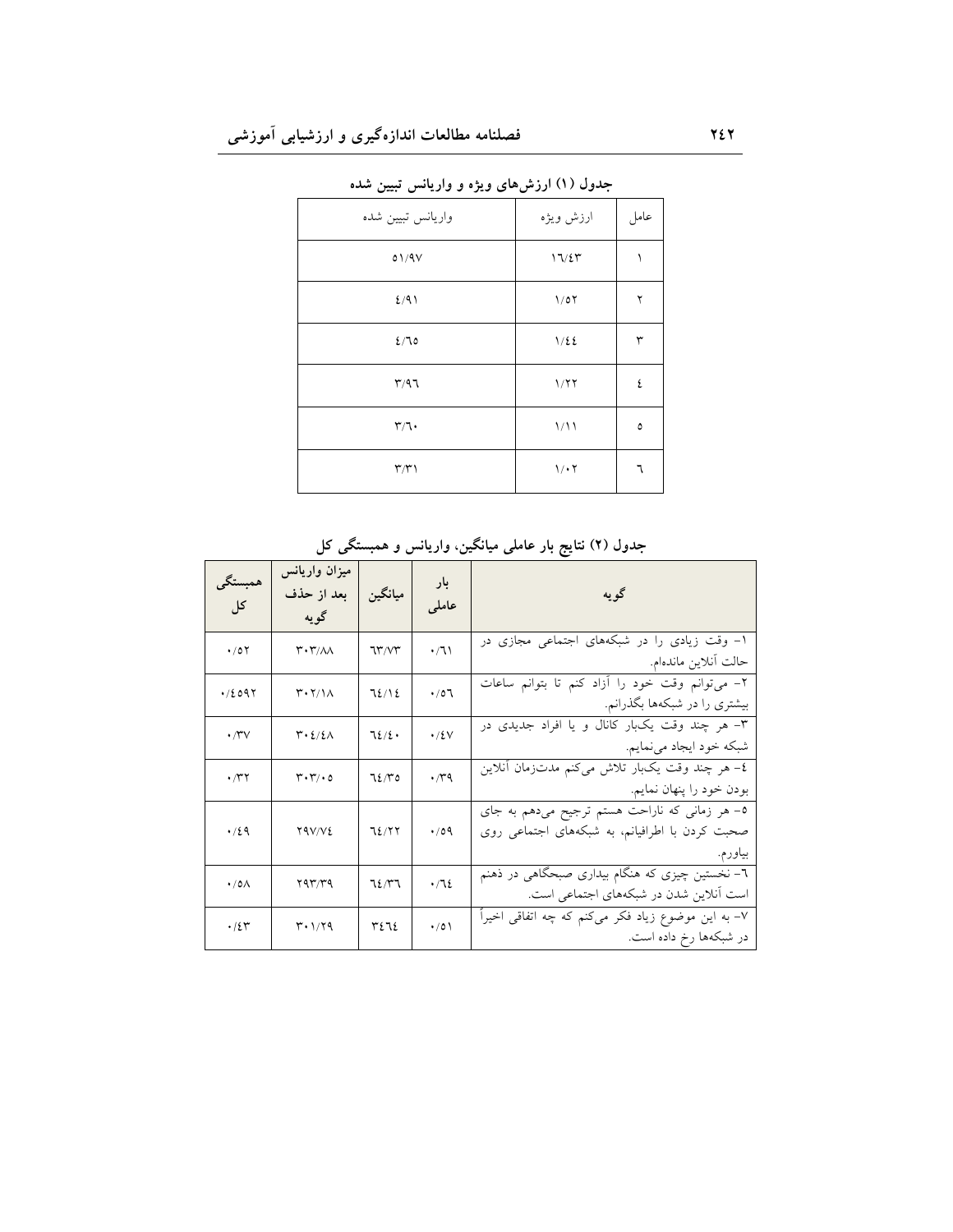## ساخت و بررسی ویژگیهای روانسنجی پرسشنامه اعتیاد به شبکههای …

| همبستگي<br>کل      | ميزان واريانس<br>بعد از حذف<br>گويه                 | ميانگين | بار<br>عاملى                | ر است.<br>منابع السابق السابق السابق السابق السابق السابق السابق السابق السابق السابق السابق السابق السابق السابق<br>منابع السابق السابق السابق السابق السابق السابق السابق السابق السابق السابق السابق السابق السابق السابق السابق |
|--------------------|-----------------------------------------------------|---------|-----------------------------|-------------------------------------------------------------------------------------------------------------------------------------------------------------------------------------------------------------------------------------|
| ۰/٥٥               | 29V/02                                              | 72/29   | .71                         | ۸– هر چند وقت یکبار به هنگام آنلاین نبودن هم                                                                                                                                                                                        |
| $\cdot$ /۳۳        | $\mathbf{r} \cdot \mathbf{o}/\mathbf{1} \mathbf{o}$ | 72/25   | .122                        | اشتغال ذهنی پیدا میکنم.<br>۹– هنگام استفاده از شبکههای اجتماعی، مشکلات                                                                                                                                                              |
| ۱۸۱-۱۵             | Y4V/Y7                                              | 72/62   | .79                         | شخصی م را فراموش میکنم.<br>۱۰– زمانی که از شبکههای اجتماعی استفاده میکنم                                                                                                                                                            |
| $\cdot$ /09        | 797.6                                               | 72/77   | $\cdot$ / $\vee$ $\uparrow$ | احساس بهتری پیدا میکنم.<br>۱۱– زمانی که به من میگویند از شبکههای اجتماعی<br>استفاده نکنم خیلی عصبان <u>ی می<sup>ش</sup>وم.</u>                                                                                                      |
| ۰/٤٣               | ۳۰۳/٤۲                                              | 72/77   | ۰/٤٩                        | ۱۲– هر چند وقت یکبار نمرات یا کارهای مدرسهام به<br>دلیل مدتزمانی که بهصورت آنلاین سپری میکنم افت                                                                                                                                    |
| $\cdot$ / 0 $\vee$ | ۲۹٦/٤٠                                              | 72/27   | $\cdot$ / 70                | ١٣- هر چند وقت يکبار قبل از اينکه کارهاي ضروري<br>خودم را انجام دهم به سراغ شبکههای اجتماعی میروم                                                                                                                                   |
| ۰/٥۲               | 297/08                                              | ٦٤/٤٣   | .712                        | ١٤- هر چند وقت يکبار به دليل آنلاين بودن زياد در<br>شبكهها در ساعات أخر شب دچار كمبود خواب مى شوم.                                                                                                                                  |
| ۰/٤٣               | $\mathsf{r}\cdot\mathsf{r}/\mathsf{q}\mathsf{r}$    | ٦٤/٧٠   | $\cdot$ /07                 | ۱۵– سرگرمیها، فعالیتهای تفریحی من در اثر استفاده<br>از شبکهها کاهش پیدا کرده است.                                                                                                                                                   |
| ٤٤/٠               | $\mathbf{r} \cdot \cdot / \cdot \cdot$              | 72/29   | $\cdot/0$                   | -<br>۱ <mark>۲</mark> - خواندن کتابهای غیر درس <sub>ی</sub> و خارج از شبکهها در                                                                                                                                                     |
| $\cdot$ /0 $\cdot$ | ۲۰۱/۰۲                                              | ٦٤/٨٠   | $\cdot$ /0V                 | ۱۷– مسئولیتپذیری من به علت درگیر بودن در<br>شبکههای اجتماعی کم شده است.                                                                                                                                                             |
| $\cdot/0)$         | <b>TAA/TAE1</b>                                     | ٦٤/٦٣   | .712                        | ۱۸– هر چند وقت یکبار هیجان آنلاین بودن را به<br>صميميت با اطرافيان خود ترجيح مىدهم.                                                                                                                                                 |
| .77                | 793/12                                              | 72/۳۹   | $\cdot/\vee\cdot$           | ۱۹- هر چند وقت یکبار سایر افراد زندگی۱م درباره<br>مدتزمان كار با شبكهها از من گلهمند هستند.                                                                                                                                         |
| ۰/٦٥               | $Y92/\cdot 2$                                       | 72/7۲   | $\cdot$ / $\vee\tau$        | -۲۰- دیگران به من در مورد استفاده از شبکههای<br>اجتماعی تذکر میدهند ولی من گوش نمیکنم.                                                                                                                                              |
| ۰/٦١               | ۲۹٦/۱۸                                              | 72/17   | ۰/٦٨                        | ٢١- هنگام آنلاين نبودن احساس افسردگي، ميكنم،<br>بهطوری که با بازگشت به وضعیت آنلاین این حالتها از<br>بين ميرود.                                                                                                                     |
|                    |                                                     |         | ۰/۲٦                        | -<br>۲۲– سعی کردهام تا مدتزمان کمتری را در شبکههای<br>اجتماعي بگذرانم.                                                                                                                                                              |

 $Y \xi Y$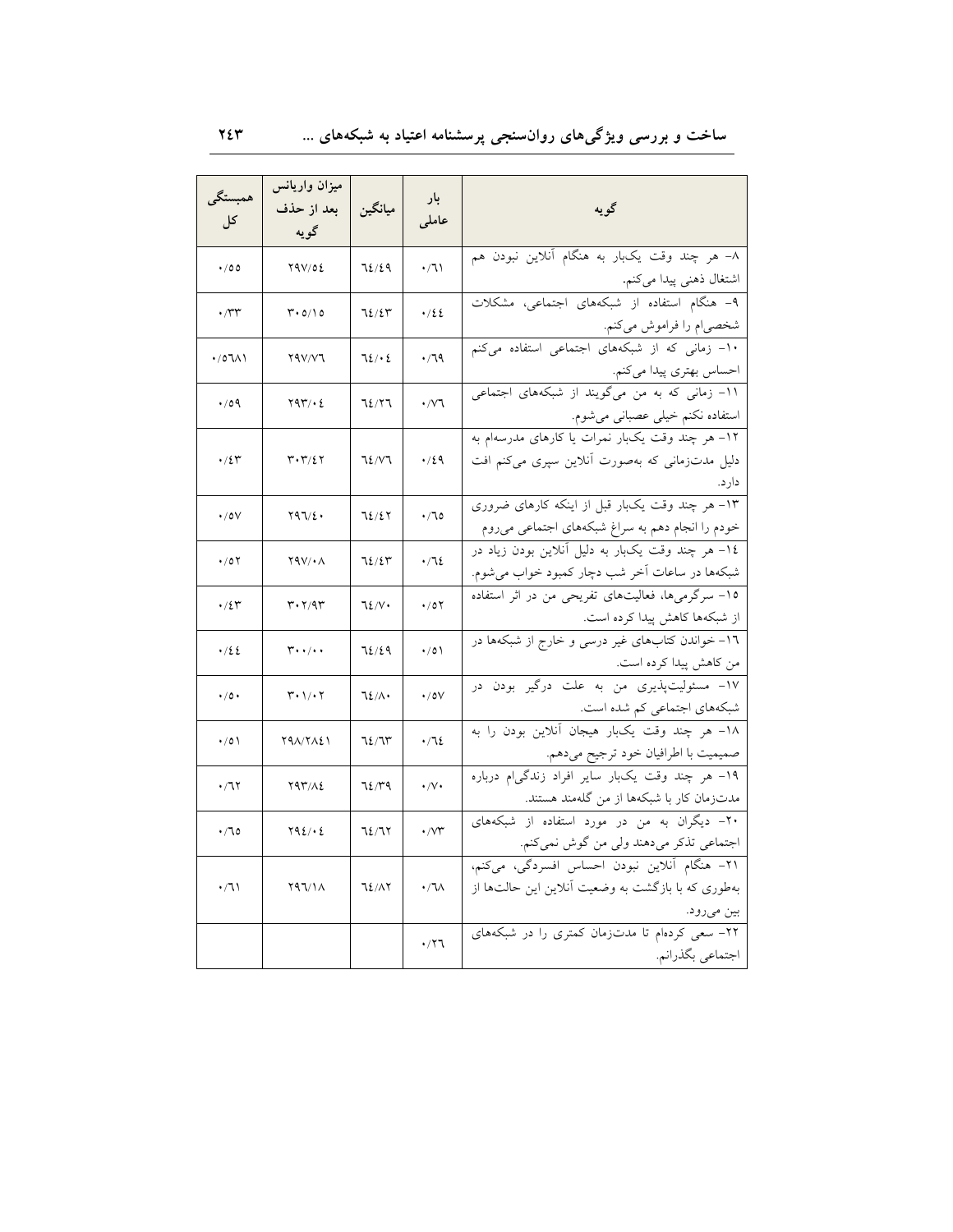| همبستگي<br>کل | میزان واریانس<br>بعد از حذف<br>گويه                           | ميانگين      | بار<br>عاملى        | گويه                                                                                                                                     |
|---------------|---------------------------------------------------------------|--------------|---------------------|------------------------------------------------------------------------------------------------------------------------------------------|
| $\cdot$ /٤٧   | $\mathbf{r} \cdot \mathbf{y}/\mathbf{y}$                      | 72/10        | $\cdot/0$           | ۲۳– روابط با دوستان، اعضای خانواده و اطرافیانم در اثر<br>استفاده از شبکهها کاهش پیدا کرده است.                                           |
| 701.          | ۲۹٦/۰۱                                                        | 72/1V        | $\cdot/7$           | ۲٤– افکار ناراحتکننده خود را با گذراندن وقت در<br>شبکهها از خود دور میکنم.                                                               |
| ۰/٦۱          | 792/21                                                        | 72/79        | $\cdot$ /V $\cdot$  | ۲۵- می ترسم که زندگی بدون شبکههای اجتماعی پوچ،<br>کسل کننده و بي روح شود.                                                                |
| ۰/٦٥          | Y92/19                                                        | $72/\lambda$ | $\cdot$ /V)         | ٢٦- هنگام آنلاین نبودن احساس کجخلقی یا عصبی<br>بودن میکنم، بهطوری که با بازگشت به وضعیت أنلاین<br>این حالتها از بین میرود.               |
| ۰/٤۸          | ۲۹۹/۳٤                                                        | 72/۳7        | ۰/٦۱                | ۲۷– هنگامی که آنلاین در شبکه هستم به مشکلات<br>مدرسه كمتر فكر ميكنم.                                                                     |
| .729          | $\mathbf{r}\cdot\mathbf{1}\mathbf{r}$                         | 72/0A        | $\cdot$ /0 $\vee$   | ۲۸– ساعات زیادی را صرف این مسئله <mark>میکنم که بتوانم</mark><br>جوابهای مناسبی را برای پیامهایی که در شبکههای<br>اجتماعي خواندهام بدهم. |
| ۰/۲٦          | $\mathbf{r} \cdot \mathbf{V}/\mathbf{\Sigma} \mathbf{\Sigma}$ | 72/77        | $\cdot$ ro          | ۲۹– از شبکههای اجتماعی بدون هیچ دلیل خاصی<br>استفاده میکنم.                                                                              |
| $\cdot$ /02   | 199/19                                                        | 72/VV        | $\cdot$ /0 $\wedge$ | ۳۰– برای اینکه استرس کمتری در مورد کارهای مدرسه<br>داشته باشم در شبکههای اجتماعی مشغول به فعالیت                                         |
| ۰/٥٥          | $\mathsf{r}\cdot\mathsf{1}/\mathsf{A}\cdot$                   | 72/97        | $\cdot 7 \cdot$     | ۳۱– بهتدریج مدتزمان فعالیت خود را در شبکههای<br>اجتماعی مجازی افزایش میدهم.                                                              |
| ۰٫٦۰          | Y92/70                                                        | ٦٣/٩٢        | $\cdot$ /٦ $\wedge$ | ۳۲- پس از چند روز فعال نبودن در شبکههای اجتماعی<br>میل شدیدی برای بازگشت دارم.                                                           |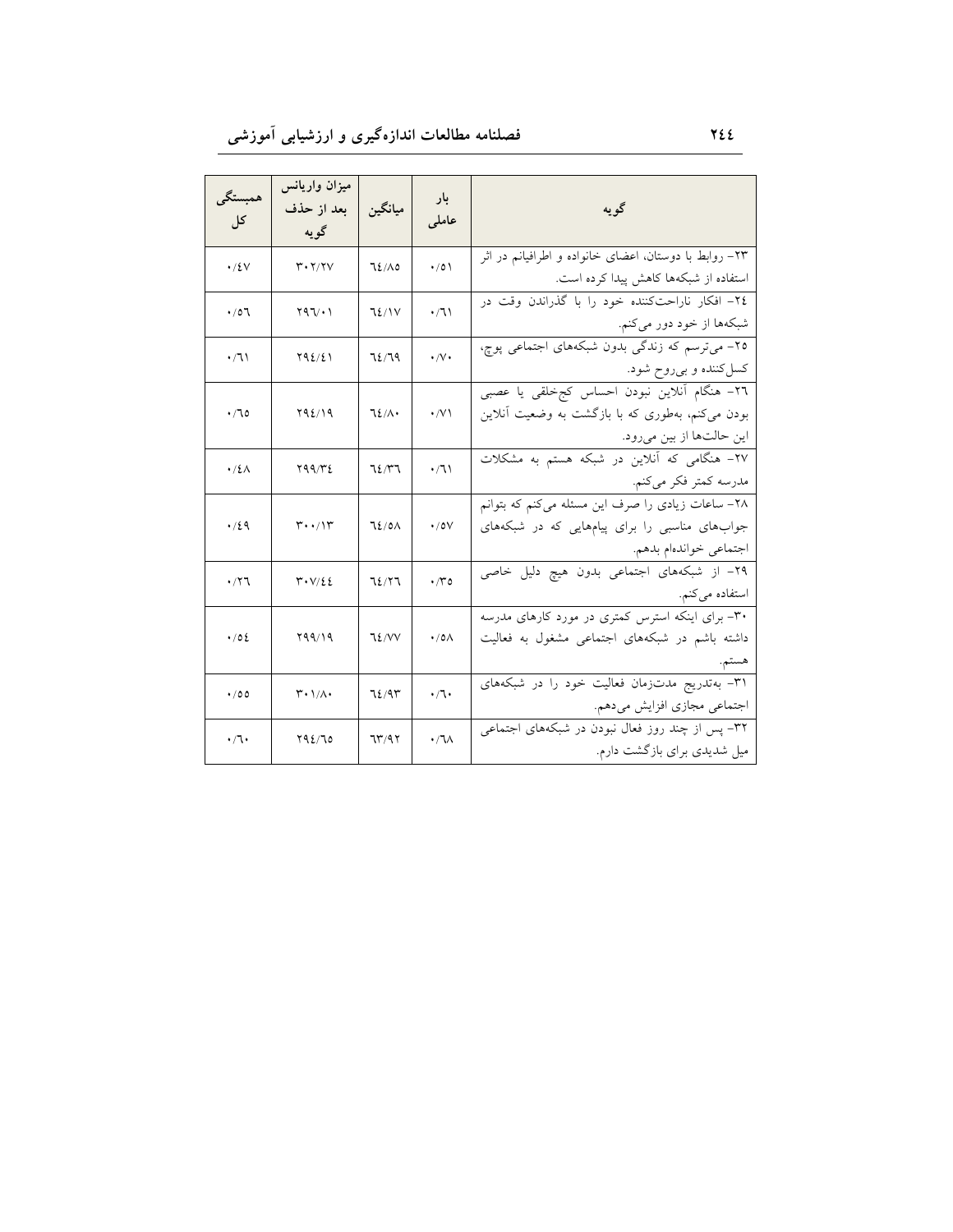نمودار اسکری



نمودار (۱) نمودار اسکری

همانطور که مشاهده میشود نمودار سنگ<code>ریزه عوامل، بار عاملی را بیش از یک عامل</code> نشان میدهد که برای بررسی دقیقتر و تعیین تعداد عوامل از تحلیل موازی استفاده شد و نتایج تحلیل موازی نشان داد که ابزار ساخته شده تکبعدی است. تحلیل موازی، رویکرد دقیقی را برای بررسی تعداد عاملهای یک پرسشنامه به دست میدهد (هنسن و رابرتس'، ٢٠٠٦). فرایند تحلیل موازی به این شرح انجام گرفت: نخست تحلیل عاملی اکتشافی اجرا شد و ارزش۵ای ویژه عوامل به دست آمد؛ سپس دادههای موازی تولید شد که شامل دادههای مصنوعی با تعداد یکسان متغیرها و أزمودنیهاست. دادههای موازی مورد تحلیل عاملی و ارزشهای ویژه مورد محاسبه

 $\overline{\phantom{a}$ 

<sup>&</sup>lt;sup>1</sup>. Henson & Roberts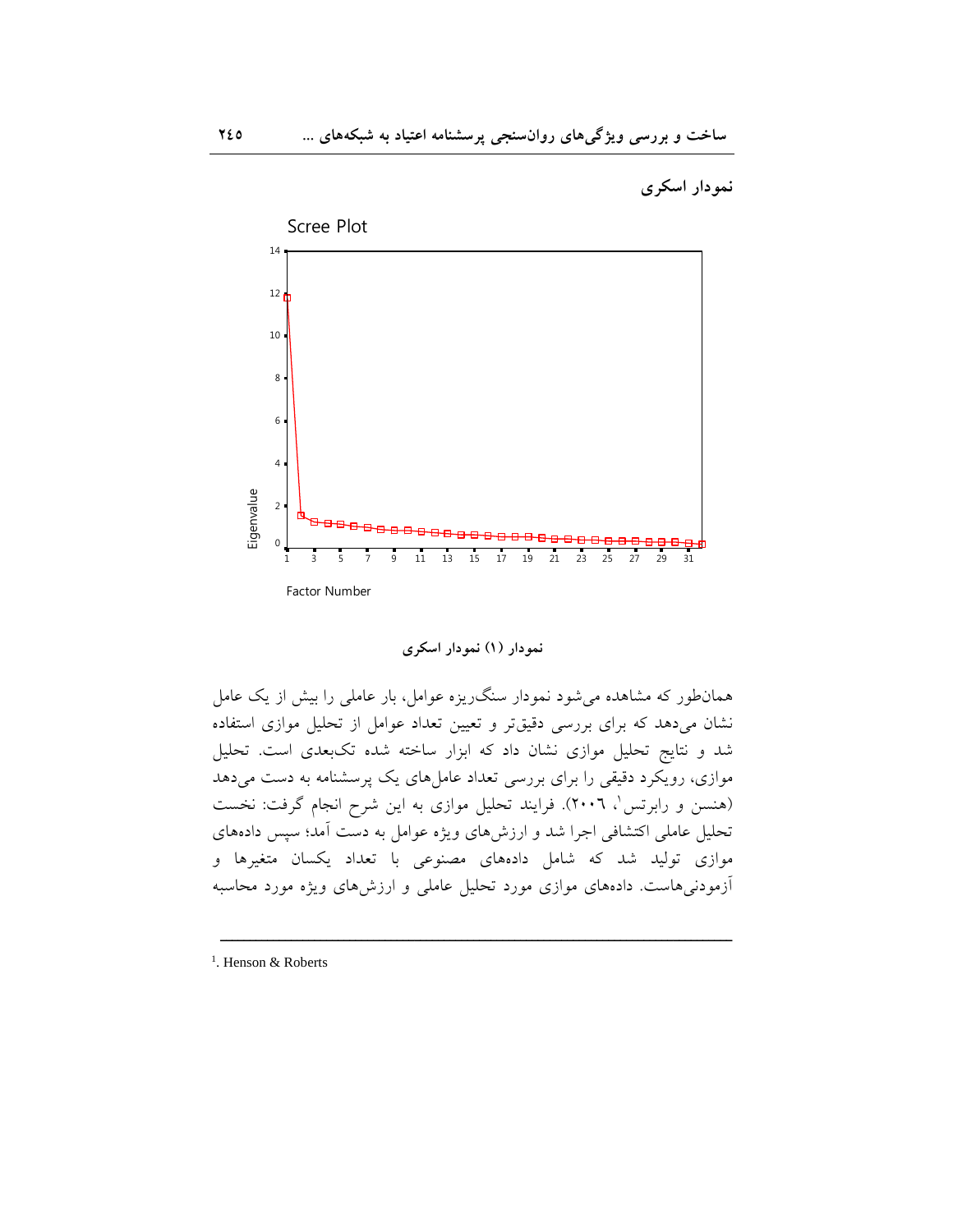قرار گرفت. این فرایند تحلیل عاملی ۱۰۰۰ بار صورت گرفت. ارزش ویژه هر بار ثبت شد و بنابراین میانگین این ارزشهای ویژه (۱/٦۸) با مقادیر دادههای اصلی مقایسه شد. ارزش ویژه تنها عامل اول دادههای اصلی (۱٦/٤٣) از این مقدار متوسط بیشتر بود. روش تحلیل موازی از دقیقترین شیوههای شناسایی استخراج عوامل است (هیتون، آلن و اسکارپلو '، ۲۰۰٤؛ هنسن و رابرترز، ۲۰۰٦؛ فابریگار و همکاران '، ۱۹۹۹). برای انجام تحلیل موازی از برنامه تحلیل موازی مبتنی بر مونتکارلو (واتکینز "، ۲۰۰۸) استفاده شد.

| انحراف استاندارد                               | ارزش ويژه تصادفي | تعداد عاملها |
|------------------------------------------------|------------------|--------------|
| $\cdot/\cdot$ $\mathsf{r}$ $\cdot$             | $1/7$ $AV9$      |              |
| $\cdot \cdot$ $\cdot \wedge \tau$              | ۱/٦۲۳۰           | ۲            |
| $\cdot$ / $\cdot$ $\cdot$ $\cdot$ $\cdot$      | $\frac{1}{0}$    | ٣            |
| $\cdot$ / $\cdot$ $\uparrow$ $\uparrow$ $\vee$ | ۱/٥٣١٣           | ٤            |
| $\cdot$ / $\cdot$ $\cdot$ $\cdot$ $\cdot$      | ۱/٤٩٣٣           | ٥            |
| $\cdot$ / $\cdot$ $\wedge$ $\wedge$            | 1/2019           | ٦            |
| .7.179                                         | 1/T              | ٧            |
| $\cdot$ / $\cdot$ / $\tau$                     | 1/ 7927          | ٨            |

جدول (۳) نتایج تحلیل موازی

<mark>تحلیل عاملی تأییدی</mark>: در اجرای دوم روی نمونهها برازش مدل با دادهها انجام گرفت. یعنی یک مدل با دادههای بهدست آمده تا چه اندازهای توافق و هماهنگی دارد. در جدول (٤) شاخص های برازش مدل ارائه شده است.

 $\overline{\phantom{a}$ 

<sup>1</sup>. Hayton, Allen & Scarpello

2 . Fabrigar et al

3 . Watkins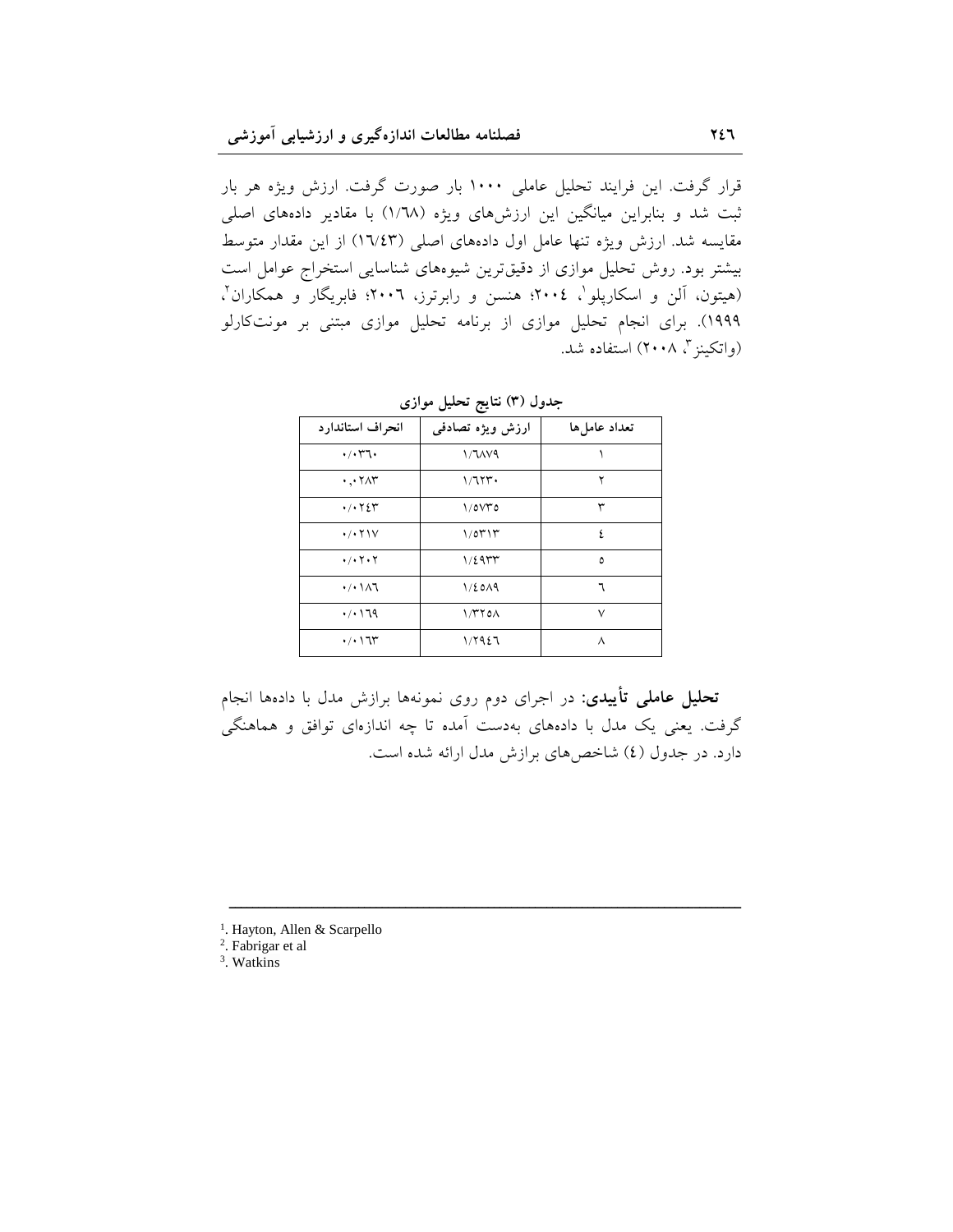| <b>SRMIR</b>  | RFI          | 国          | <b>CEI</b> | <b>RMSEA</b>      | $\sum_{i=1}^{n}$ | <b>NnF1</b>       | $\chi^{\text{v}}$ | $\overline{\mathbf{v}}$ | $\mathbf{H}$ | <b>RMIR</b>    | Ш            | <b>AGFI</b>       | PGFI         |
|---------------|--------------|------------|------------|-------------------|------------------|-------------------|-------------------|-------------------------|--------------|----------------|--------------|-------------------|--------------|
| $\frac{1}{2}$ | $\dot{\leq}$ | $\ddot{M}$ | $\ddot{M}$ | $\cdot$ / $\cdot$ | $\times$         | $\dot{\geqslant}$ | VL/LLV            | $\vdots$                | $3+3$        | $\ddot{\cdot}$ | $\dot{\sim}$ | $\dot{\geqslant}$ | $\dot{\leq}$ |

جدول (٤) شاخصهای برازش مدل

طبق جدول (٤) میزان آماره ریشه میانگین توان دوم خطای تقریب (RMSEA) کمتر از ۰/۰۷ و میزان آمارههای شاخص ارزش غیر نرم (NFI)، شاخص برازش مقایسهای (CFI)، شاخص برازش افزایشی (IFI) و شاخص برازش نسبی بین ۰/۷ تا ۰/۸ است. میزان استاندارد شده ریشه میانگین توان دوم خطا (SRMR) کمتر از ۰/۰٦ است. بنابراین، میتوان گفت که شاخصهای برازش مدل از مطلوبیت خوبی برخوردار است و مدل با دادهها برازش دارد.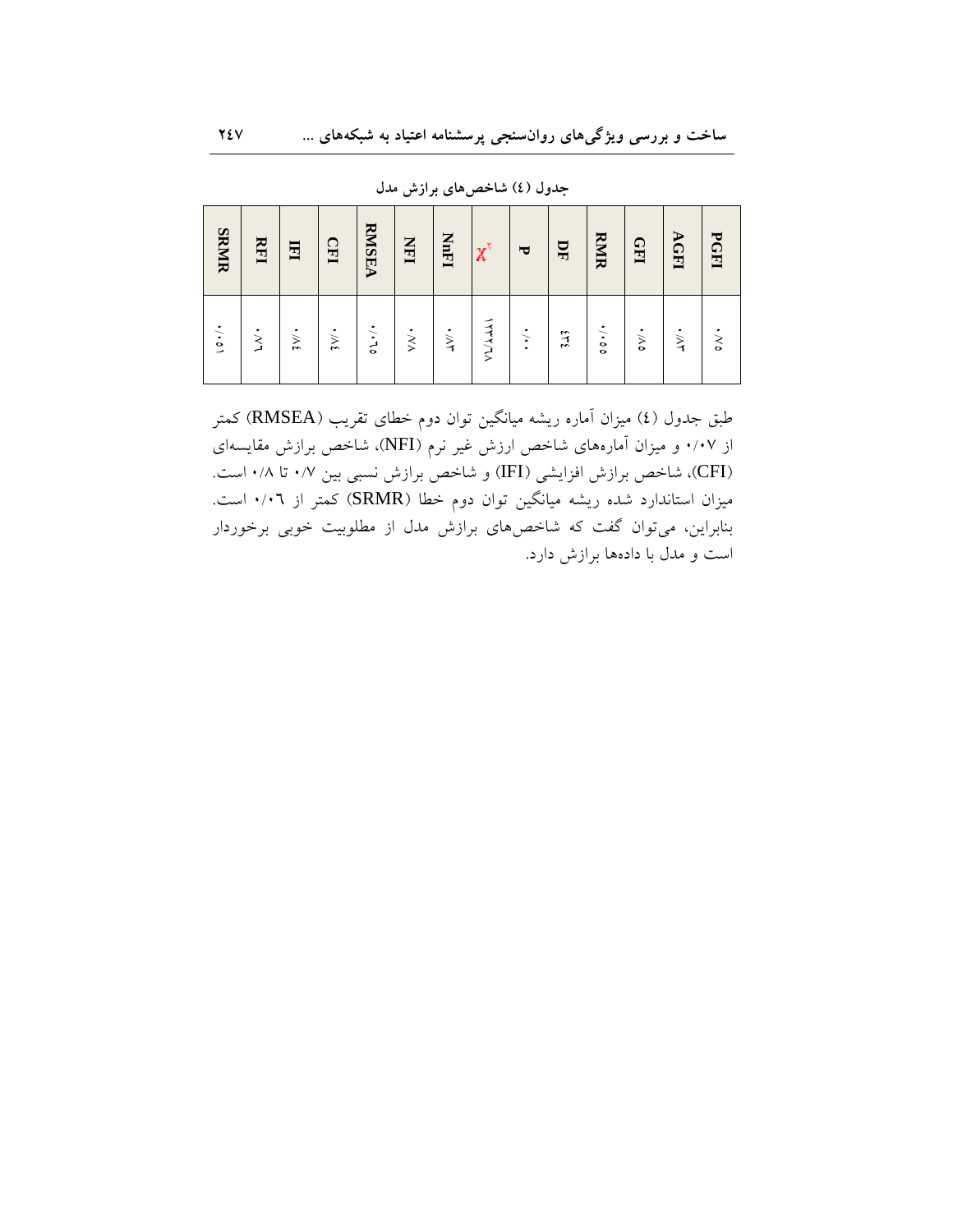

Chi-Square=1384.68, df=434, P-value=0.00000, RMSEA=0.065

شکل (۱) برازش مدل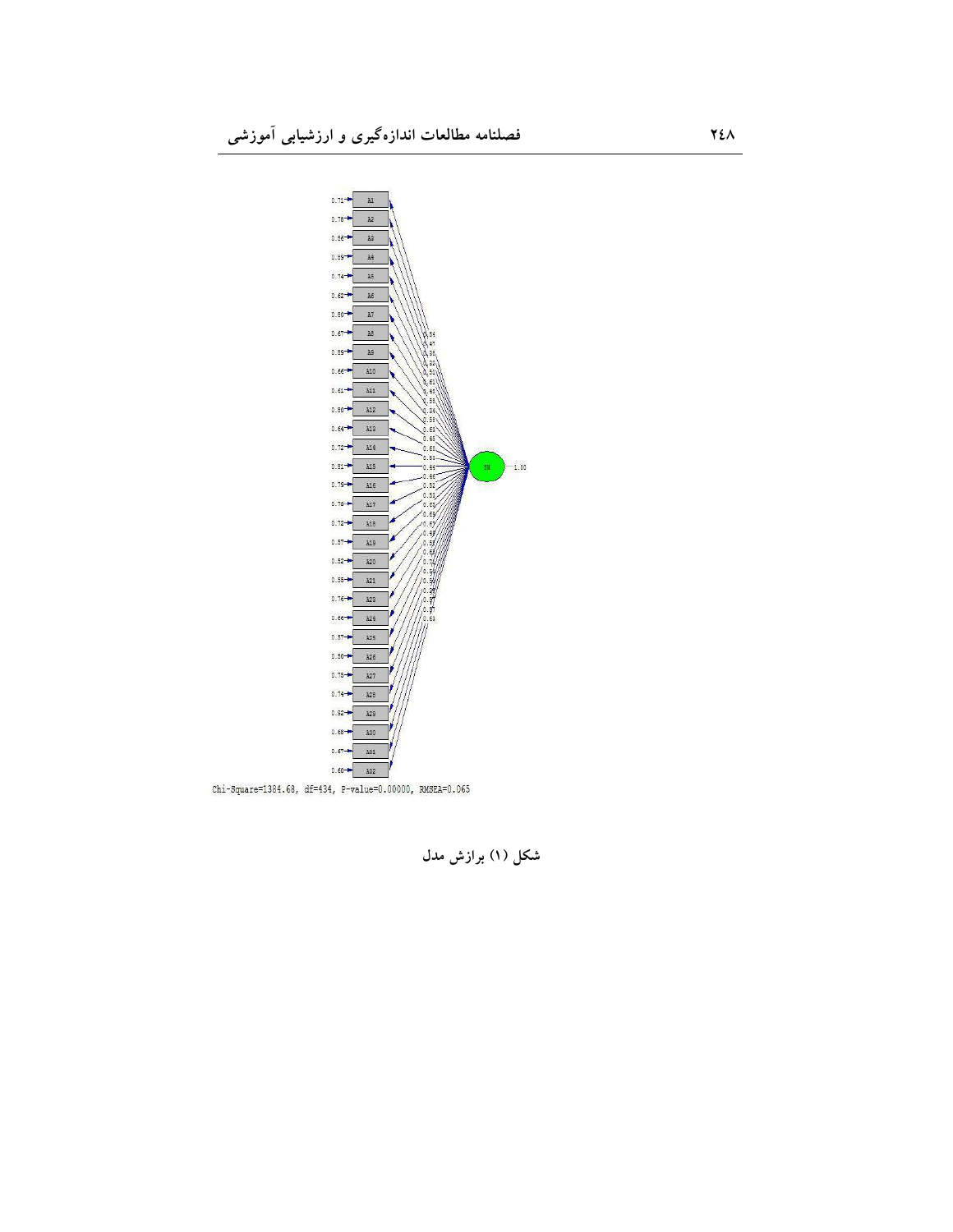برای بررسی میزان اعتبار این آزمون از روش آلفای کرونباخ استفاده شد. میزان آلفای کرونباخ پذیرفته شده حدود ۰/۷ است که این شاخص در پرسشنامه مورد بررسی ۰/۹۲ محاسبه شد و نشاندهنده این است که از کفایت خوبی برخوردار است.

همچنین، در این پژوهش، ویژگیهای روانسنجی پرسشنامه با استفاده از نظریه جدید اندازهگیری بررسی شد. نظریه پرسش-پاسخ ٰ وابسته به مدل است و در صدد است رابطه بین پاسخهای داده شده به پرسش و صفت مکنونی فرض شده را اندازهگیری کند (حبیبی، خدایی و ایزانلو، ۱۳۹۱). الگوهای نظریه پرسش- پاسخ (IRT) رابطه توانایی یا خصوصیت را که از طریق یک ابزار اندازهگیری میشود و همچنین پاسخ به یک پرسش را نشان میدهند. پاسخ به پرسش میتواند دوارزشی (دوطبقهای) مثل درست یا غلط، بله یا خیر و موافقم یا مخالفم باشد. همچنین می تواند چندارزشی (بیشتر از دو طبقه) مثل درجهبندی یک کارشناس یا یک مقیاس لیکرت در مطالعه پیمایشی باشد (دی مارس ٔ، ۲۰۰٦). برای مقیاس هایی که گزینههای پاسخ دارای طبقههای مرتب شده است، مانند آنچه در مقیاس۵ای درجهبندی لیکرت وجود دارد، مدل پاسخ مدرج، مدل مناسبی است. این مدل تعمیم مدل دوپارامتری است. در پرسشنامه مطالعه حاضر نیز از مدل پاسخ مدرج استفاده شده است. نظریه پرسش- پاسخ چند مفروضه مهم دارد. دو مفروضه مهم این نظریه تکبعدی بودن و استقلال موضعی است. برای ارزیابی تکبعدی بودن از تحلیل مؤلفههای اصلی و تحلیل عاملی تأییدی به روش حداقل مجذورات وزنی طبقهای و برای سنجش استقلال موضعی از همبستگی بین باقی ماندهها استفاده شد.

تحلیل مؤلفههای اصلی برای پرسش ها نشان داد که بهجز گویه ۲۲ که بار عاملی بسیار کمی داشت، بقیه گویهها در یک عامل بار شدهاند. در بررسی استقلال موضعی از شاخصهای وابستگی موضعی چن و تیسن<sup>۳</sup> (۱۹۹۷) استفاده شد. شاخص بررسی مفروضه استقلال موضعی خیدو چن و تیسن در سال ۱۹۹۷ ارائه شد. این شاخص توزیع خیدو با درجه آزادی متناظر با یک آزمون استقلال را شامل می شود. استفاده از این شاخص مشخص میکند که توزیع مرجع درصورتی که بهدرستی اختصاص نیافته باشد، به رد شدن مدل منجر می شود. بررسی این شاخص ها نشان داد که همبستگی

 $<sup>1</sup>$ . item-response theory</sup>

<sup>&</sup>lt;sup>2</sup>. De Mars

<sup>&</sup>lt;sup>3</sup>. Chen & Thissen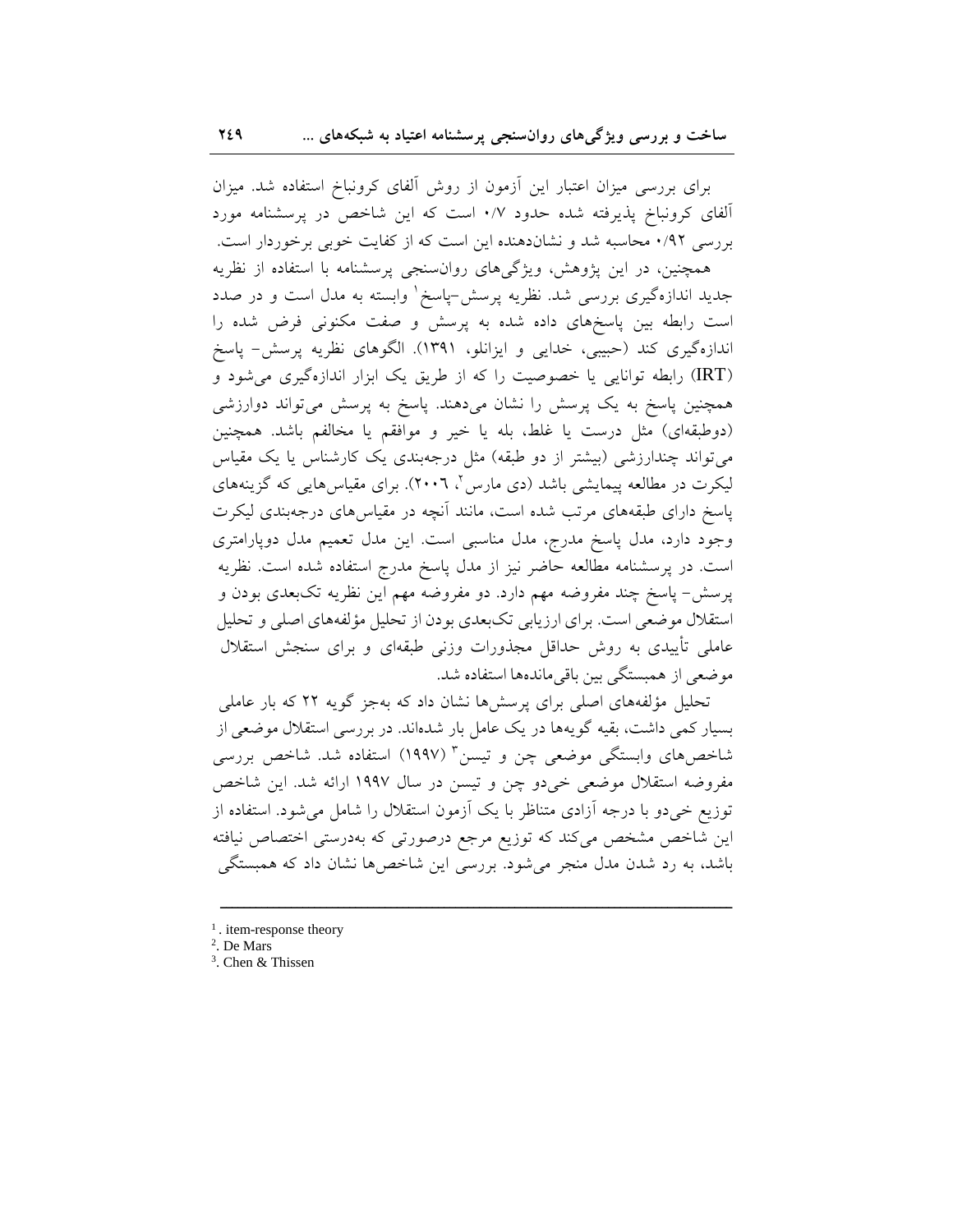بین باقیماندهها در هیچ یک از پرسشها بالاتر از ۰/۱۰ نیست که نشانگر وجود استقلال موضعي است.

برای نشان دادن برازش پرسش با مدل از مقادیر خیدو استفاده شد. در جدول (٥) این مقادیر گزارش شدهاند. همانطور که مشاهده میشود، هیچ<sub>ی</sub>ک از مقادیر خی<mark>دو</mark> معنیدار نیست که نشاندهنده این است که مدل پاسخ مدرج مدلی مناسب برای برازش دادهها است.

| احتمال                               | درجه آزادي                          | خي دو                      | پرسش       |
|--------------------------------------|-------------------------------------|----------------------------|------------|
| $\cdot$ /۳۸۲                         | ٧A                                  | $\Lambda$ 111              | ١          |
| .729                                 | $\cdot$ 9                           | $\cdot 7/\Lambda \cdot 0$  | ٢          |
| $\cdot/\cdot$ o $\wedge$             | 177                                 | 120/077                    | ٣          |
| $\cdot$ /٤ $\vee$                    | ۱٤٥                                 | 120/719                    | ٤          |
| $\cdot$ /۲۳)                         | 117                                 | 17V/TTV                    | ٥          |
| $\cdot / \backslash \mathcal{E}$     | 117                                 | 17V/9rr                    | ٦          |
| .421                                 | $\gamma \gamma$                     | $\cdot \tau / \cdot \tau$  | $\vee$     |
| .7V7                                 | $\mathcal{N}\cdot\mathcal{N}$       | 92/977                     | ٨          |
| .772                                 | 177                                 | $110/\Lambda$ 10           | ٩          |
| $\cdot /711$                         | $\cdots$                            | 90/TTY                     | ١.         |
| .70.                                 | 112                                 | 1.1707                     | ۱۱         |
| $\cdot / \sqrt{1}$                   | ۹۲                                  | $\Lambda$ 0/1۳٤            | $\gamma$   |
| $\cdot$ /٤ $\Lambda\Lambda$          | ۹۹                                  | $9\Lambda/V77$             | $\Upsilon$ |
| $\cdot$ /۳۸۲                         | 119                                 | 177/17                     | ١٤         |
| $\cdot$ / $\wedge$                   | ۹٦                                  | $\Lambda \Upsilon / 20V$   | ۱٥         |
| .7077                                | 17 <sub>A</sub>                     | $177/T \cdot T$            | ۱٦         |
| $\cdot$ /۳۹٥                         | ۹۱                                  | 97/97.                     | $\vee$     |
| $\cdot$ /۳۲ $\vee$                   | $\backslash \backslash$             | 117.442                    | ١٨         |
| $\cdot$ / $\wedge \overline{\wedge}$ | $\mathcal{N}\cdot\mathcal{N}$       | $\Lambda\Lambda/\Sigma$ ۳۷ | ۱۹         |
| .709                                 | $\wedge\!\!{}^{\boldsymbol{\star}}$ | VV/Y                       | ۲.         |

جدول (٥) امار برازش پرسش با مدل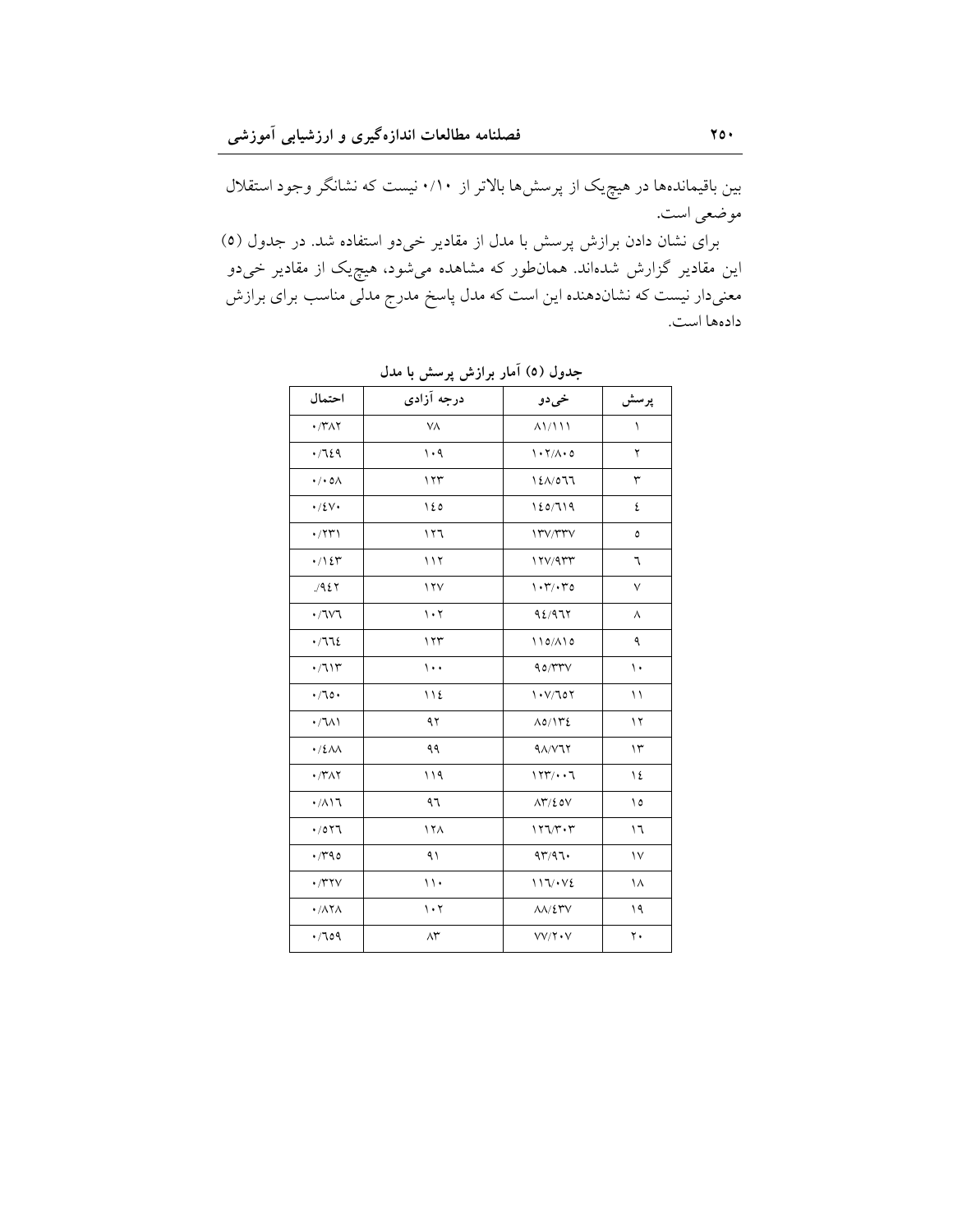| احتمال                             | درجه آزادی | خيدو                                              | پرسش |
|------------------------------------|------------|---------------------------------------------------|------|
| $\cdot$ /۲۹ $\vee$                 | $\wedge$   | $\Lambda\Lambda/\Upsilon\Upsilon\epsilon$         | ۲۱   |
| $\cdot$ /۱۲٦                       | ۹۱         | ۱۰٦/٦۰۳                                           | ۲۳   |
| $\cdot$ /127                       | ۱۱۲        | 171/02                                            | ۲٤   |
| $\cdot$ /7 $V$                     | 1.7        | 90/177                                            | ۲٥   |
| $\cdot$ / $\vee$ $\vee$ $\vee$     | ٧٩         | $\Lambda$                                         | ۲٦   |
| $\cdot$ / $\vee$ $\cdot$ $\vee$    | ۱۲۱        | 111/TYV                                           | ۲٧   |
| .705                               | ۱۰٦        | 99/VTT                                            | ۲۸   |
| $\cdot$ / $\uparrow\downarrow\vee$ | ۱٤٢        | 12V/177                                           | ۲۹   |
| $\cdot \pi$                        | ٨V         | 91/270                                            | ٣٠   |
| $\cdot$ /\AV                       | ٧A         | $\Lambda\Lambda$ /972                             | ٣١   |
| .400                               | $\cdot$ ۳  | $\Lambda$ $\cdot$ / $\cdot$ $\Upsilon$ $\epsilon$ | ٣٢   |

بر آورد یارامترهای گویههای پرسشنامه در جدول (۷) ارائه شده است. با بررسی پارامترهای طبقهها می توان گفت که اگر اندازه از یک طبقه به گام یا طبقه دیگر گام منفی شده باشد یعنی عدم تمایز گزینههای موافقم و کاملاً موافقم از نظر آزمودنیها وجود دارد و اگر مثبت شده باشد یعنی حرکت از یک گزینه به گزینه دیگر؛ برای مثال از خیلی موافقم به موافقم مستلزم توانایی (تتا) است. برای نمونه در گویه اول و دوم. سه گزینه اول از نظر آزمودنی تمایزی نداشته و تنها در گزینه آخر افراد برای ياسخگويي نيازمند داشتن تتا بودند.

هر گویه دارای یک شیب است. پارامتر شیب بیانگر این موضوع است که گویه تا چه اندازه در تمیز دادن سطوح مختلف صفت مکنون عمل کرده است. در گامها مقادیر مثبت، بیانگر سختی مراحل و مقادیر منفی، بیانگر سادگی گامها است. علامت پارامتر طبقه برای گام اول منفی است. همچنین، علامت پارامتر طبقه دوم و سوم در گویههای مختلف دارای روندهای گوناگون است. همانطور که مشاهده می شود گویههای ٤ و ٢٩ دارای کمترین میزان شیب (به ترتیب، ٠/٨٠٣ و ٠/٨٠٥) هستند. به عبارتی، گویههایی با پایینترین میزان ضریب تشخیص برای اندازهگیری این سازه روان شناختی در ابزار محسوب می شوند. با توجه به جدول (۷) علامت پارامتر طبقه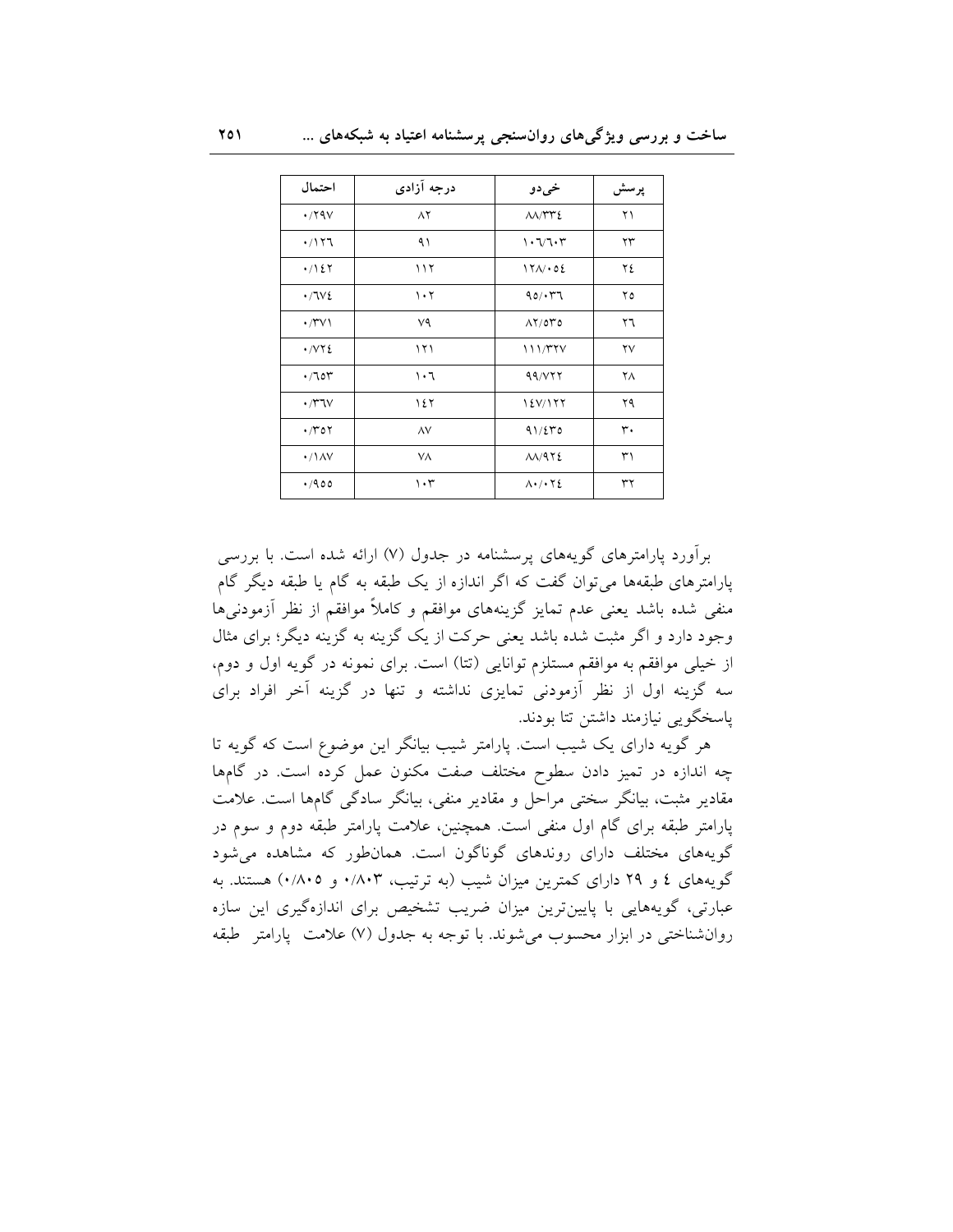برای گام دوم مثبت بود (بهجز پرسشهای ۱، ۲، ۵، ۱۰، ۲۱ و ۳۲) که نشان میدهد حرکت از پاسخ کاملاً موافقم به موافقم مستلزم توانایی است. برای مطالعه بعدیت در این مطالعه از روش تحلیل عاملی غیرخطی نیز استفاده شده است که برای این تحلیل از نرم|فزار NOHARM استفاده شد و شاخص مجموع مجذورات باقی۵ماندهها، ریشه دوم مجذور میانگین باقیماندهها و شاخص تاناکا و تاناکا بنا بر پیشنهاد متخصصان (فینچ و هابینگ'، ۲۰۰۷) مورد استناد قرار گرفت.

نتايج تحليل در نرم|فزار NOHARM نشان داد كه مجموع مجذورات باقىمانده کوچکتر از ۰/۰۰۵ بودند، ریشه دوم مجذور میانگین باقیماندهها کوچکتر از ۰/۰۱ بود و همچنین شاخص تاناکا و تاناکا برای همه ابعاد بزرگتر از ۹۵٫۰ به دست آمد.

جدول (٦) شاخصهای بررسی بعدیت

| شاخص برازش تاناكا | مجذور ميانگين باقىماندەها           | مجموع مجذور باقىءاندهها              |
|-------------------|-------------------------------------|--------------------------------------|
| 199V              | $\cdot$ / $\cdot$ $\cdot$ $\lambda$ | $\cdot$ / $\cdot$ $\cdot$ $\wedge$ 1 |

| گام سوم            | گام دوم                             | گام اول                     | شيب                          | پرسش |
|--------------------|-------------------------------------|-----------------------------|------------------------------|------|
| 1/1. V             | $-1/40$                             | $-7/070$                    | 1/V17                        | ١    |
| ۱/٦۹٦              | $- \cdot / \lambda \Upsilon$        | $-7/10$                     | 1/۲٤٤                        | ٢    |
| 7/112              | $\cdot$ /0 $\cdot$ 7                | $-1/277$                    | $1/\cdot 77$                 | ٣    |
| 1/001              | $\cdot$ /۲ $\cdot$                  | $-1/117$                    | $\cdot/\wedge\cdot\curlyvee$ | ٤    |
| 1/2V               | $-\cdot/ \setminus \cdot \setminus$ | $-1/4$                      | $1/\xi VA$                   | ٥    |
| .799.              | $\cdot/\Delta\epsilon$              | $- \cdot \wedge \circ \tau$ | 1/7VA                        | ٦    |
| 1/VTT              | ۰/۱۷۲                               | $-1/1 \wedge 0$             | 1/109                        | ٧    |
| 1/2V               | $\cdot$ /۳۷۲                        | $ \cdot$ / $\wedge$ 02      | 1/70                         | ٨    |
| $Y/Y$ ٥٢           | ۰/۱٦٦                               | $-1/411$                    | ۰/۹۲۱                        | ٩    |
| .7999              | $-1709$                             | $-1/0V$                     | 1/912                        | ١.   |
| $\cdot$ /7۳7       | $-\cdot/\cdot$ \V                   | $- \cdot / V \wedge T$      | $Y/\xi$ 9٣                   | ۱۱   |
| ۲/٦۹٦              | $1/\cdot 72$                        | $-1027$                     | 1/107                        | ۱۲   |
| $1/\tau \tau \tau$ | .719                                | $- \cdot 1991$              | 1/49                         | ۱۳   |

 $\overline{\phantom{a}$ 

جدول (۷) پارامترهای هر گویه بر اساس نظریه جدید (مدل پاسخهای مدرج)

<sup>1</sup>. Finch & Habing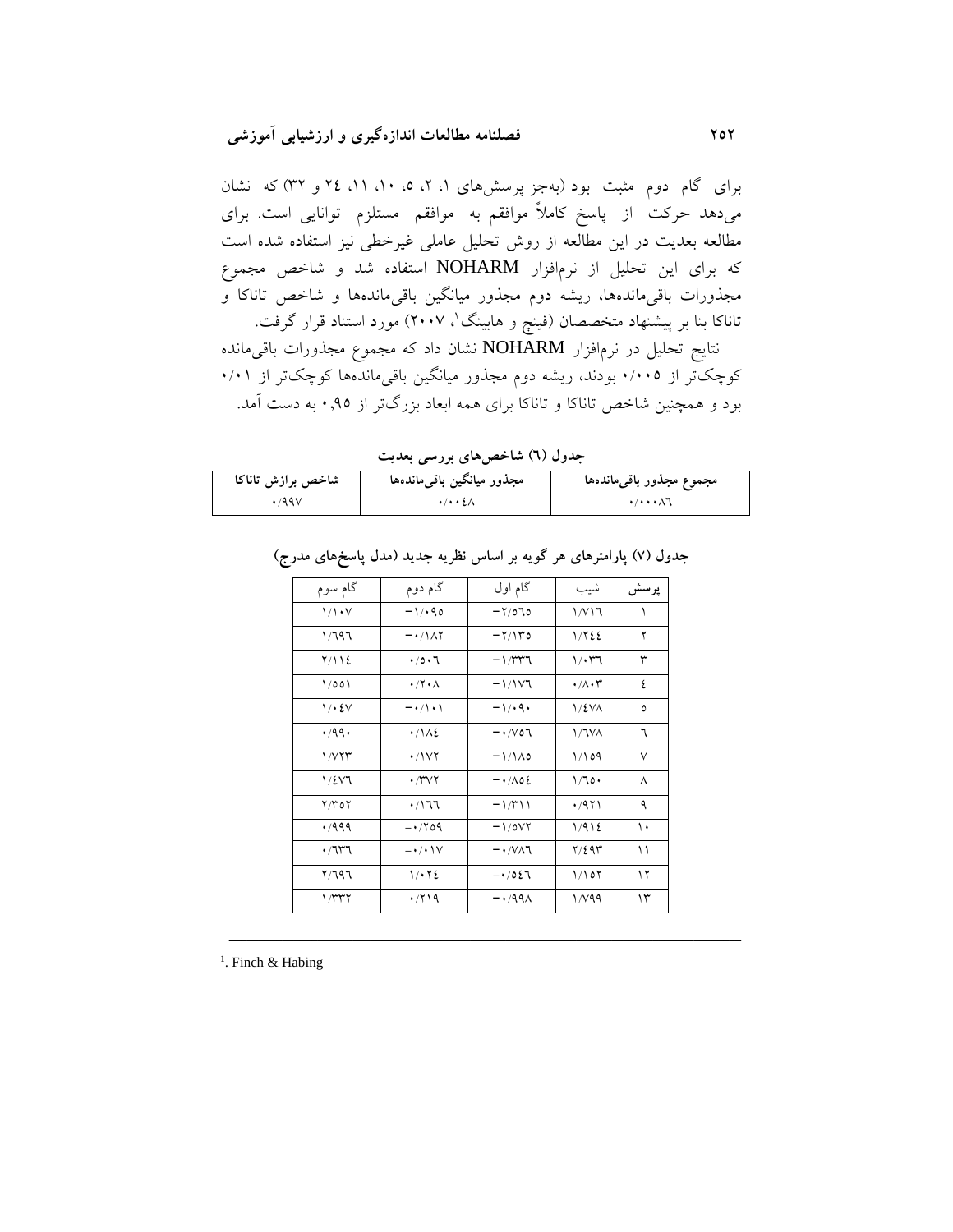| گام سوم                     | گام دوم                             | گام اول                                 | شيب                   | پرسش   |
|-----------------------------|-------------------------------------|-----------------------------------------|-----------------------|--------|
| $1/7\Lambda$                | $\cdot/\cdot\cdot$ 0                | $ \cdot$ / $\wedge$ $\wedge$ $\uparrow$ | 1/7VV                 | ١٤     |
| $\gamma/\gamma q$ .         | $\cdot$ / $\wedge$ $\zeta$ r        | $-1/209$                                | 1/7.9                 | ۱٥     |
| 1/200                       | .7027                               | $-179A$                                 | 1/12V                 | ۱٦     |
| Y/YY                        | $\cdot$ / $\wedge$ $\vee$           | $-1/\tau\tau$                           | 10.7                  | $\vee$ |
| 1/4V                        | $\cdot$ /210                        | $-1/291$                                | 1/VVI                 | ۱۸     |
| .44                         | $\cdot$ / $\cdot$ $\vee$ $\uparrow$ | $-1/7$                                  | $Y \cdot 02$          | ۱۹     |
| 1/101                       | $\cdot$ /۳۹ $\vee$                  | $-\cdot$ / $\uparrow$ 0 $\wedge$        | $Y/\Sigma Y$          | ٢٠     |
| 1/297                       | .7177                               | $-\cdot/\cdot\vee$                      | $Y/Y$ or              | ۲۱     |
| $Y/\Sigma 11$               | $\cdot/\lambda\Omega$               | $-1/2$                                  | 1/779                 | ۲۳     |
| $\cdot$ /9 $\Lambda\Lambda$ | $-\cdot/\cdot \wedge$               | $-1/190$                                | 1/772                 | ٢٤     |
| 1/192                       | .7207                               | $-1700$                                 | Y/YYO                 | ۲٥     |
| 1/777                       | .797                                | $-\cdot$ / $\cdot$ 9 $\wedge$           | $Y/Y\wedge Y$         | ۲٦     |
| 1/T <sub>1</sub>            | $\cdot$ /10 $\tau$                  | $-1/10$                                 | 1/295                 | ۲٧     |
| $1/\lambda$ ۳ $\Lambda$     | .7120                               | $-1777$                                 | 1/T7A                 | ٢٨     |
| 1/901                       | $\cdot/\cdot$ 75                    | $-1/77V$                                | $\cdot/\wedge\cdot$ 0 | ۲۹     |
| 1/9.7                       | $\cdot$ / $\wedge$ $\wedge$         | $-1.74$                                 | $1/\circ \cdot 7$     | ٣٠     |
| $Y/\xi$ o $\xi$             | 1/107                               | $-1/\rightarrow$                        | 1/7                   | ٣١     |
| .7292                       | $-1/229$                            | $-1/797$                                | $Y/\cdot 21$          | ٣٢     |

یکمی دیگر از مواردی که از منظر نظریه جدید اندازهگیری، بررسی میشود، تابع آگاهی پرسش است. تابع آگاهی در نظریه پرسش –پاسخ نقش مهمی دارد. در این نظریه به جای اعتبار از تابع آگاهی پرسش و آزمون استفاده میشود (شریفی و شریفی، ۱۳۹۲). برای بررسی دقت اندازهگیری میتوان از این خصیصه استفاده کرد. درواقع، پرسشهایی که قدرت تشخیص بالاتری دارند در مقایسه با پرسشهایی که قدرت تشخیص کمتری دارند آگاهی بیشتری را نشان میدهند. پرسشهای با قدرت تشخیص بالا سهم بیشتری در دقت اندازهگیری دارند (حبیبی، خدایی و ایزانلو، ۱۳۹۱). تابع آگاهی همه گویههای پرسشنامه و نیز منحنی ویژگی گویههای پرسشنامه در شکلهای زیر آمده است. تابع آگاهی گویهها نشان میدهد که گویههای ٤ و ٢٩ هیچ اطلاعاتی در مورد توانایی آزمودنیها ارائه نمیدهند. تابع آگاهی آزمون نشان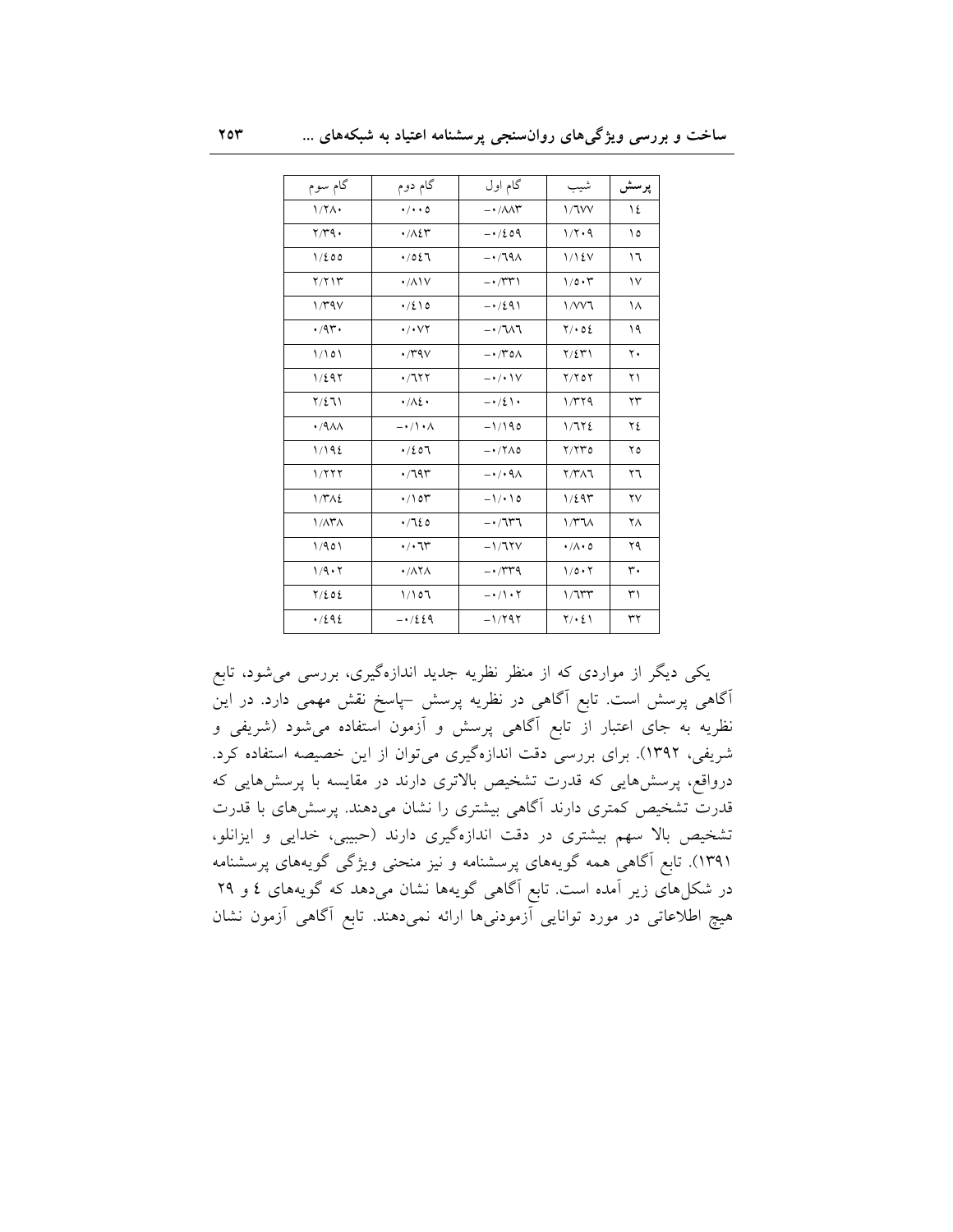میدهد که نقطه اوج آگاهی آزمون در توانایی حدود ۱ است و برای تواناییهای بالاتر<br>و پایین تر، آگاهی کمی را در اختیار قرار میدهد.

**Item Information Curves** 

 $0.08$  0.11 Information  $a<sub>4</sub>$  $-2$  $\ddot{\mathbf{0}}$  $\overline{2}$  $-4$ 4 Ability

شکل (۲) تابع آگاهی پرسش ٤



شکل (۳) تابع آگاهی پرسش ۲۹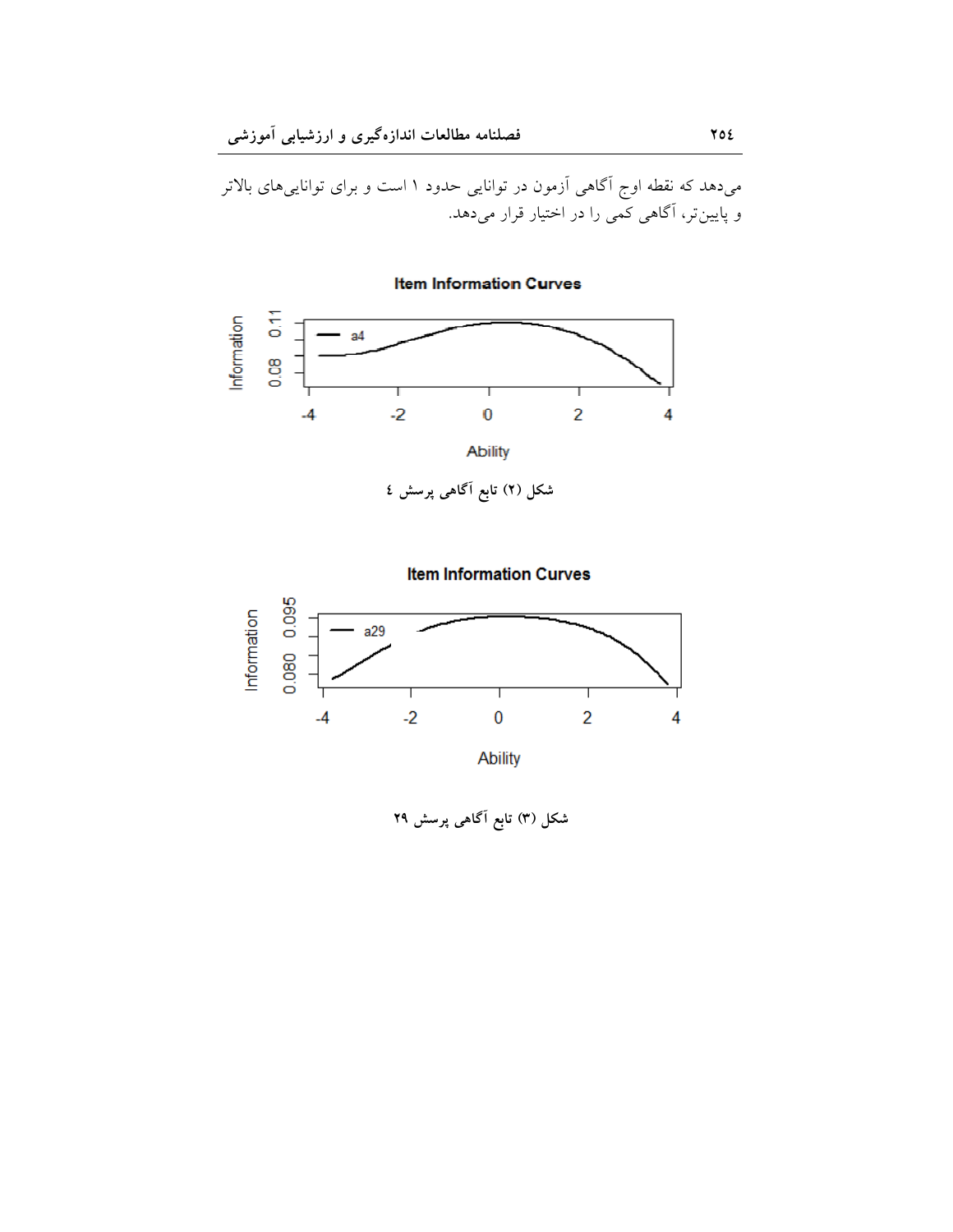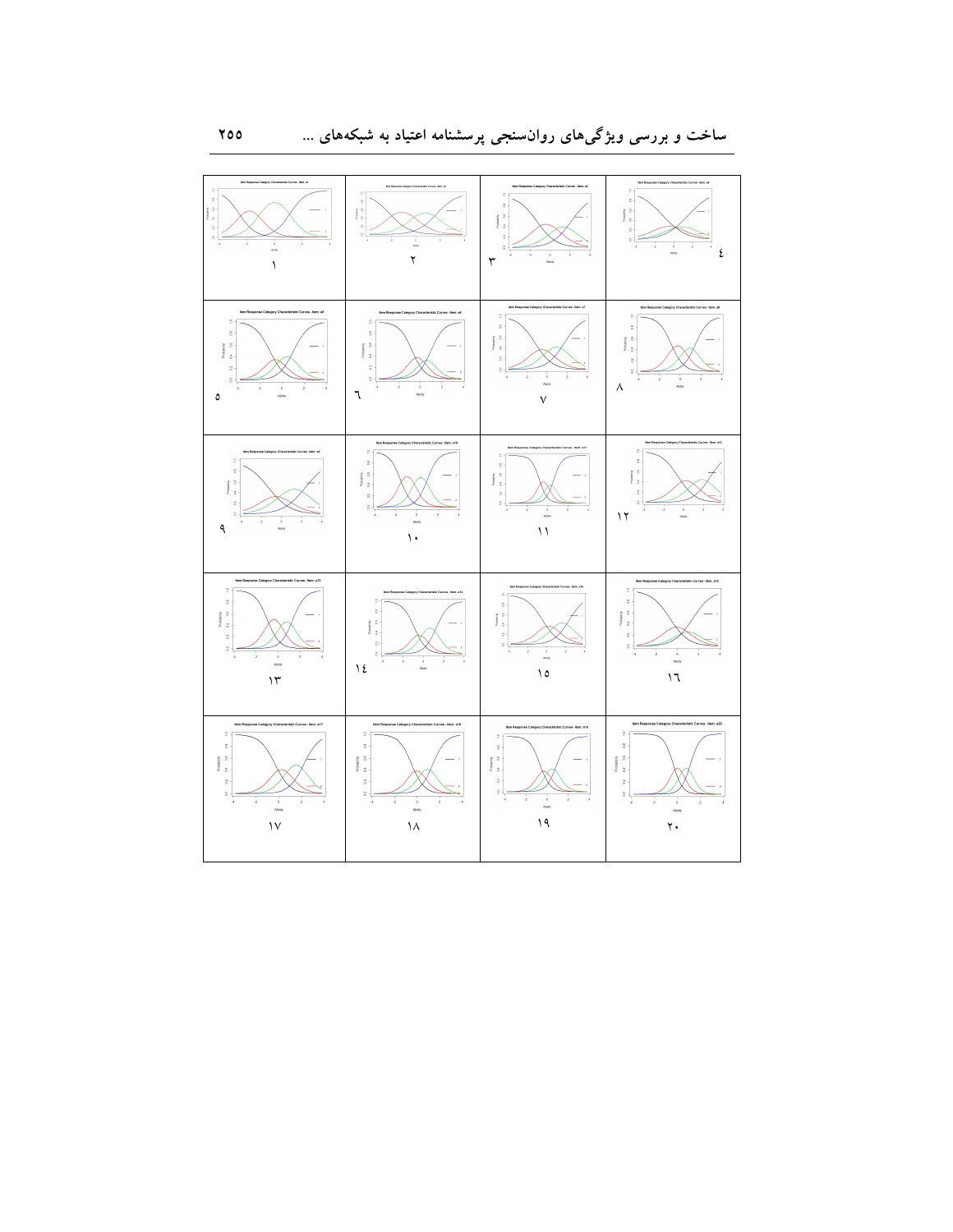



شکل (٥) تابع آگاهی آزمون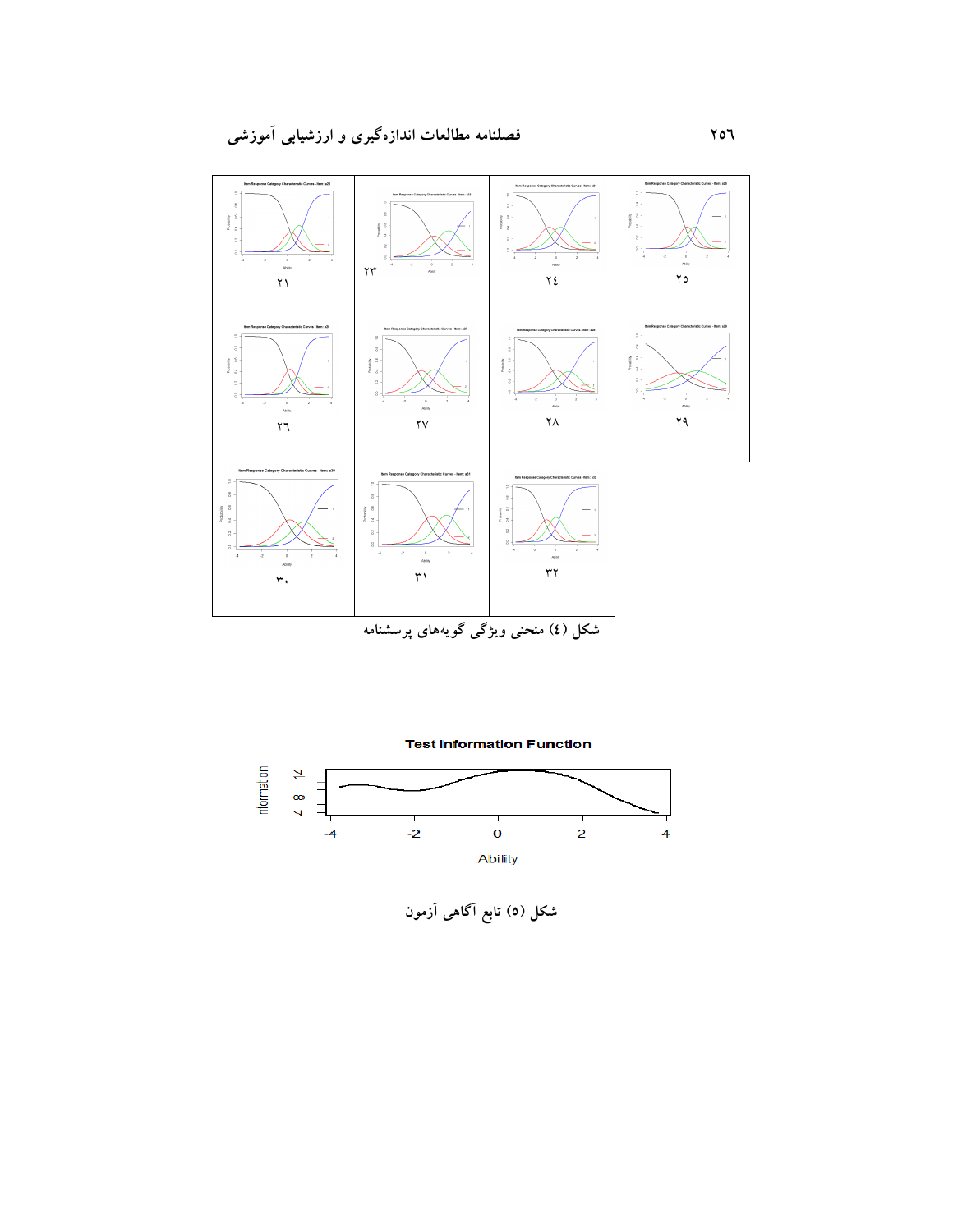بحث و نتیجهگیری

تاریخچه شبکههای اجتماعی به سال ۱۹۹۷ برمی گردد؛ زمانی که استفاده از این شبکه شبکهها چالشی کوچک در نظر گرفته می شد. در سال ۲۰۰٤ در دانشگاه هاروارد فیسبوک راهاندازی و مشهورترین شبکه اجتماعی شد. در سال ۲۰۱٦ حدود ۲/۳٤ بیلیون نفر کاربر از شبکههای اجتماعی استفاده میکردند که نشان میدهد این شبکهها موجب شدهاند افراد صرف نظر از محدودیتهای زمانی و مکانی از أنها استفاده کنند (کاس و گریفیث'، ۲۰۱۷). در دهههای اخیر، اعتیاد به اینترنت توجه پژوهشگران را به خود جلب کرده است. در حال حاضر نیز با رشد شبکههای اجتماعی مجازی نوع دیگری از اعتیاد به شبکههای اجتماعی در حال گسترش است. با این وجود، بیشتر پژوهشهای اجرا شده در این زمینه و پرسشنامههای موجود در حوزه اعتیاد به اینترنت و فیسبوک در جامعه دانشجویان است (اندریسن<sup>۲</sup>، ۲۰۱۵؛ ریان، چستر، ریس و سینوس"، ۲۰۱٤). در حالی که لازم است ماهیت پرسشنامه اعتیاد به شبکههای مجازی بهگونهای باشد که بتواند اعتیاد به این نوع شبکهها را نشان دهد. درواقع پژوهش مستقلی که در این حوزه انجام گرفته باشد، اندک است (گریفیث و همکاران، ٢٠١٤). علاوه بر اين، هنوز هيچ آزمون استانداردي براي سنجش وابستگي به شبکههای اجتماع<sub>ی</sub> مجازی ساخته نشده است. بیشتر پرسشنامههای پیشین نیز مربوط به جامعه آماری کوچک هستند (کاس، گریفیث، کارلیا و بیلیوکس، ۲۰۱٤). بنابراین، یژوهش حاضر با هدف ساخت پرسشنامه اعتیاد به شبکههای اجتماعی مجازی در نوجوانان و بررسی ویژگی های روانسنجی اَن در جامعه مختص دانش آموزان ایرانی اجرا شد. به همین منظور، پس از بررسی متون و نظریههای موجود و با نظر متخصصان ۳۳ پرسش تهیه شد. در مرحله مقدماتی، پرسشنامه روی ٤٠ نفر از دانش آموزان دختر دوره متوسطه شهر تهران اجرا شد. پس از بررسی ویژگی های روانسنجی نسخه اولیه ابزار، یک گویه به دلیل عدم همبستگی درونی با سایر گویهها حذف و درنهایت، پرسشنامه نهایی با ۳۲ گویه تدوین شد. نمونهای متشکل از ٥١٤

 $\overline{\phantom{a}$ 

- 3 .Ryan, Chester, Reece & Xenos
- 4 . Kuss, Griffiths, Karila & Billieux

<sup>1</sup> . Kuss & Griffiths

<sup>2</sup> . Andreassen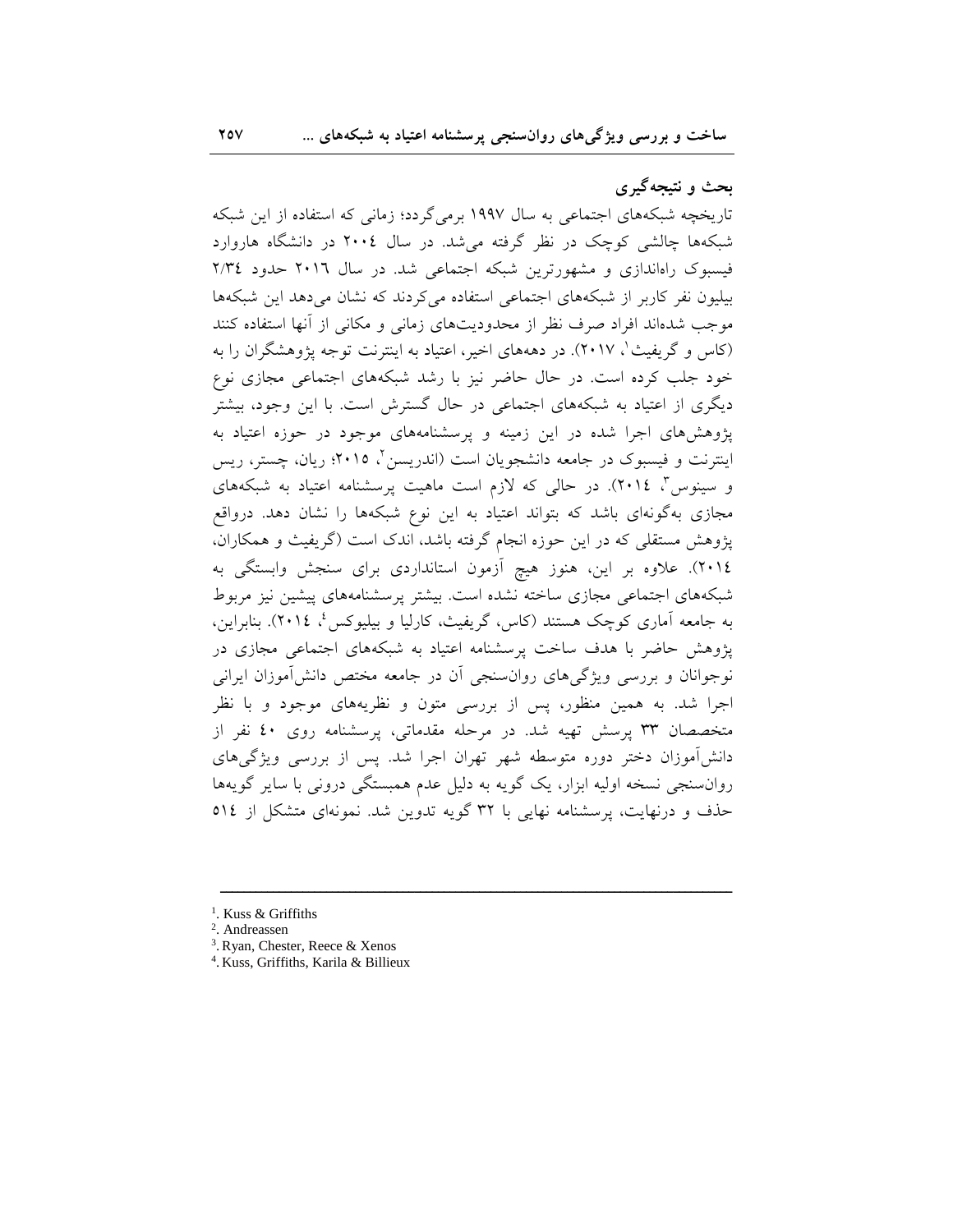نفر از دانش آموزان دوره متوسطه در سطح شهر تهران، پرسشنامه اعتیاد به شبکههای اجتماعی مجازی را تکمیل کردند.

از آنجایی که پرسشنامهها نقش مهمی در تشخیص مشکلات روانشناختی دارند، در این پژوهش برای بررسی مشخصههای روانسنجی پرسشنامه اعتیاد به شبکههای اجتماعی مجازی در کنار استفاده از نظریه کلاسیک اندازهگیری، از نظریه پرسش-پاسخ بهره گرفته شد؛ زیرا نظریه پرسش- پاسخ، بیشتر پرسش،حور است ولی نظریه کلاسیک بیشتر بر آزمون تأکید میکند. این موضوع میتواند پیامدهای مختلفی داشته باشد بهعنوان مثال، مدلسازی خطای اندازهگیری در نظریهٔ پرسش- پاسخ در سطح پرسش و در نظریه کلاسیک، در سطح آزمون است. در عمل، نظریه پرسش- پاسخ در رویارویی با مشکلات پیش روی نظریه کلاسیک مثل خطاهای استاندارد شرطی، هم تراز سازی، بررسی سوگیری پرسش و سنجش انطباقی، عملکرد بسیار موفقی داشته است (حبیبی، خدایی و ایزانلو، ۱۳۹۱) که این مطلب استفاده از هر دو رویکرد را در کنار هم موجه میسازد.

در پژوهش حاضر، برای استخراج عاملها از تحلیل موازی استفاده شد در رابطه با این یافته که این پرسشنامه دارای یک عامل است می توان گفت تعیین تعداد واقعی عاملهای قابل|ستخراج، بزرگترین مشکلی است که پژوهشگران در اجرای تحلیل عاملی با آن روبهرو میشوند. روشهای معمول و رایج، تعداد عاملهای قابل استخراج را بیشتر یا کمتر از حد واقعی برآورد میکنند. در این پژوهش، تحلیل عامل اکتشافی گویهها نشان داد که وابستگی به شبکههای اجتماعی مجازی دارای چند عامل با ارزش ویژه بیشتر از یک است. با این حال، با توجه به اینکه در بین روشهای مختلف برآورد تعداد عاملها، تحلیل موازی از دقیقترین تحلیلهاست؛ در این پژوهش با استفاده از این روش به تکبعدی بودن این سازه پی برده شد. با وجود دقیق بودن تحلیل موازی، این روش در بین پژوهشگران شناخته شده نیست و از دلایل این امر، نبود گزینهای برای تحلیل موازی در معروفترین بستههای آماری است (حجازی، نقش و شیرزادی فرد، ۱۳۹۳).

در قسمت نظریه کلاسیک، تکبعدی بودن پرسشنامه از طریق تحلیل عامل تأییدی، مورد تأیید قرار گرفت و روایی سازه آن نیز تأیید شد. در قسمت نظریه پرسش- پاسخ نتایج حاصل از برازش مدل نشان داد که هیچیک از مقادیر خیدو معنیدار نیست، یعنی برازش دادهها مناسب است. بر اساس آزمون کرویت بارتلت و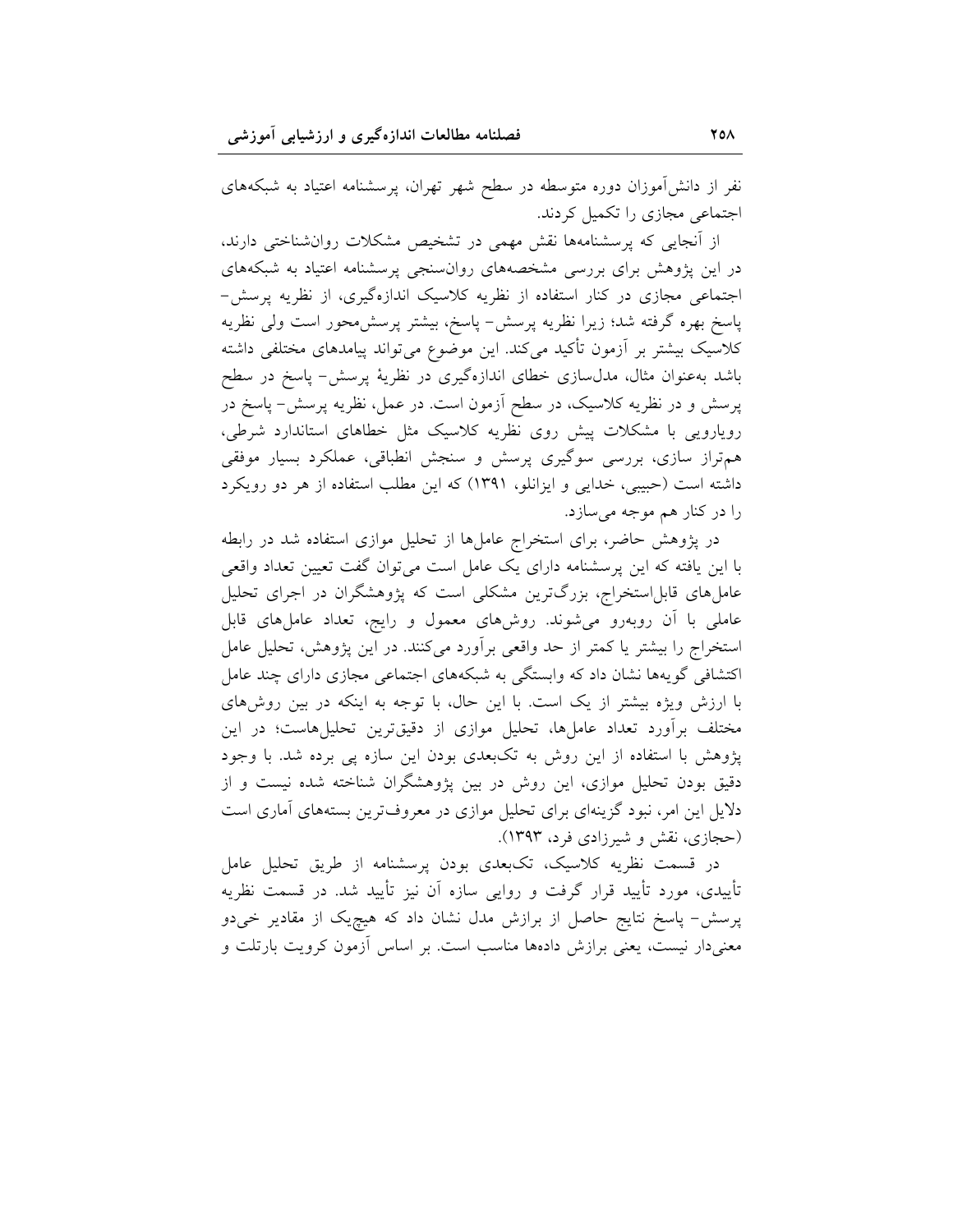ضریب کمو مشخص شد که دادههای موجود در ماتریس دادها معنیدار بوده و حجم نمونه كافي است. همچنين تحليل مؤلفههاى اصلى براى پرسشها با استفاده از نظريه پرسش-پاسخ نشان داد که بهجز گویه ۲۲ که بار عاملی بسیار کمی داشت، بقیه گویهها در یک عامل بار شدهاند. همچنین مشخص شد که همبستگی بین باقیماندهها در هیچ یک از پرسشها بیشتر از ۰/۱۰ نیست که نشانگر وجود استقلال موضعی است. بررسی میزان شیب و توابع آگاهی پرسش و آزمون نیز نشان داد که بهجز گویههای ٤ و ۲۹ بقیه گویهها دارای قدرت تشخیص بالا در مورد توانایی آزمودنیها هستند. اعتبار به دست آمده برای این پرسشنامه در مقایسه با سایر پرسشنامههای اعتیادسنجی دقیقتر است؛ زیرا همان طور که پیش از این اشاره شد، ضریب همسانی درونی که با فرمول آلفای کرونباخ برآورد میشود، برای این پرسشنامه ۰/۹۲ به دست آمد. بر پایه این یافتهها میتوان گفت پرسشنامه اعتیاد به شبکههای اجتماعی مجازی هم در سطح پرسشها و هم در سطح آزمون از روایی و اعتبار مطلوبی برخوردار است. به عبارت دیگر، در این پرسشنامه هم پرسشها از قدرت اندازهگیری خوبی برخوردار هستند و هم گزینههایی که برای پاسخگویی قرار داده شدهاند به بهترین نحو میتوانند اندازهگیری کنند. بی گمان، استفاده از مدل۵عای پرسش-پاسخ برای بررسی ویژگیهای روان سنجی و انتخاب پر سش های مناسب برای پر سشنامه می تواند دقت پر سشنامههای حوزههای مرتبط با علوم انسانی را افزایش دهد. درمجموع میتوان گفت پرسشنامه محققساخته حاضر با ٣٢ گويه ميزان اعتياد به شبكههاى اجتماعى مجازى از قبيل تلگرام، اینستاگرام و …در نوجوانان را می تواند با دقت اندازهگیری کند.

پرسشنامه ساخته شده در این پژوهش به لحاظ بررسی اعتیاد به شبکههای اجتماعی مجازی با سایر پرسشنامههای موجود ازجمله: مقیاس اعتیاد به اینترنت چن، ونگ، سو و یانگ (۲۰۰۳)؛ مقیاس استفاده وسواسی از اینترنت میرکرک و همکاران (۲۰۰۹)؛ یرسشنامه استفاده آسیبزا از اینترنت کایلان (۲۰۱۰)؛ مقیاس اعتیاد به شبکههای اجتماعی تورل و سرنکو (۲۰۱۲)؛ و پرسشنامه اعتیاد به فیسبوک برگن (۲۰۱٤) تمایزهای مهمی دارد. نخست اینکه، متناسب با فرهنگ و جامعه دانش آموزان ایرانی است و به شکل اختصاصی مرتبط با دانش آموزان دبیرستان است؛ نکته دوم اینکه نظر به استفاده از نظریه پرسش- پاسخ، این ابزار اطلاعات دقیقتری نسبت به پرسشنامههایی که بر اساس نظریه صرف کلاسیک ساخته شدهاند، به دست می دهد.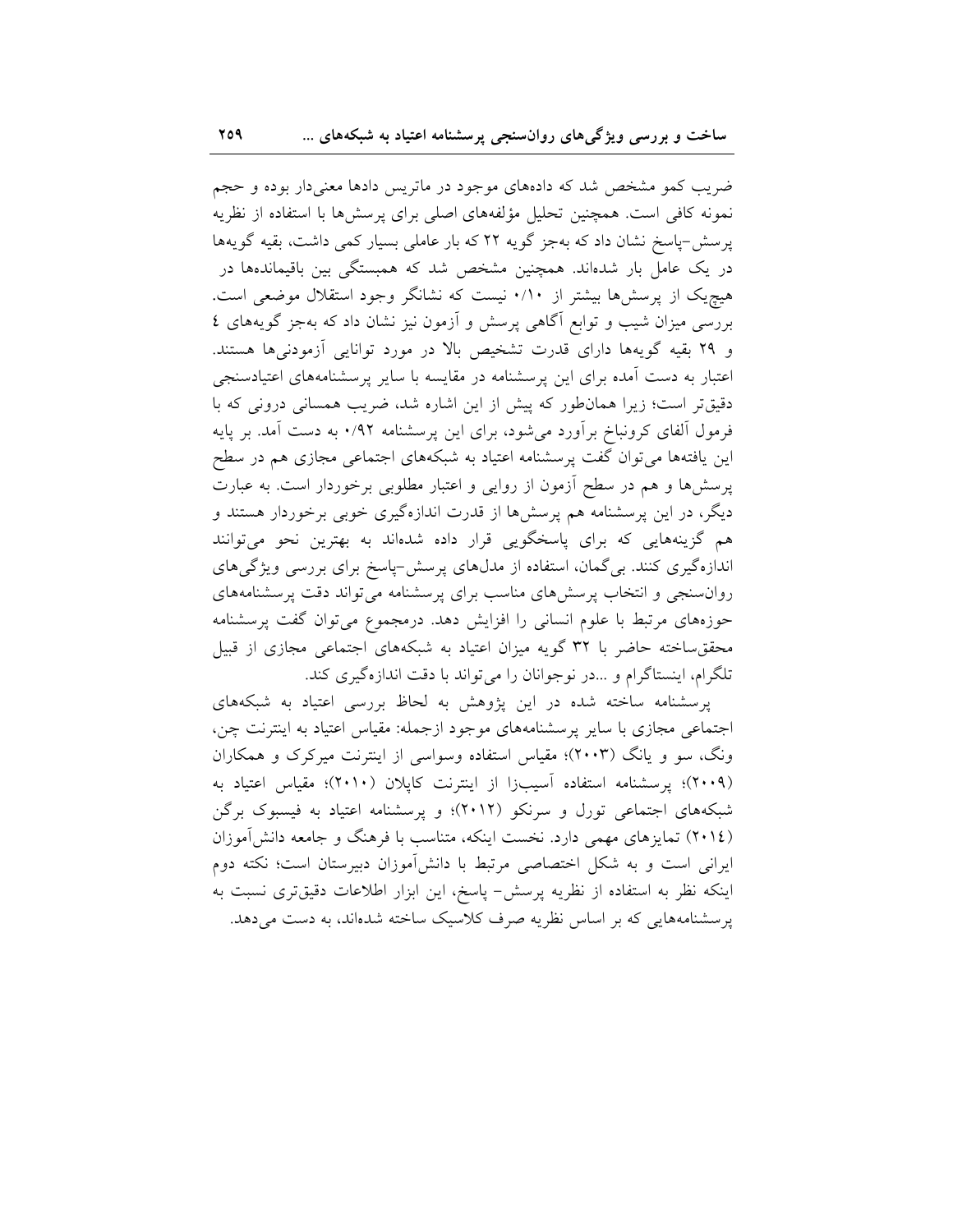درمجموع، نتایج این پژوهش نشاندهنده این است که پرسشنامه دارای ویژگیهای روان سنجی مطلوبی برای سنجش اعتیاد به شبکههای اجتماعی در نوجوانان است. از این رو، می توان برای تشخیص اعتیاد به شبکههای اجتماعی در نوجوانان از این ابزار استفاده کرد تا بتوان در موقع مناسب، اقدامات مداخلهای برای پیشگیری و درمان را به کار گرفت. شناسایی زودهنگام مشکلات در نوجوانان مانع از به وجود آمدن مشکلات بیشتر و عواقب منفی آن در جهات مختلف میشود. لازم به ذکر است این پژوهش صرفاً روی دانشآموزان دختر شهر تهران اجرا شده است؛ بنابراین، در تعمیم نتایج یافتهها به سایر دانشآموزان احتیاطهای لازم باید در نظر گرفته شود. از دیگر محدودیتهای این پژوهش میتوان به عدم کنترل متغیرهای فرهنگی و اجتماعی اشاره کرد. با توجه به نتایج به دست آمده از این پژوهش پیشنهاد میشود پرسشنامه اعتیاد به شبکههای اجتماعی مجازی برای ارزیابی دورهای وابستگی دانشآموزان به شبکههای مجازی در سطح کشور و در پایههای مختلف تحصیلی و دانشآموزان پسر نیز به کار گرفته شود.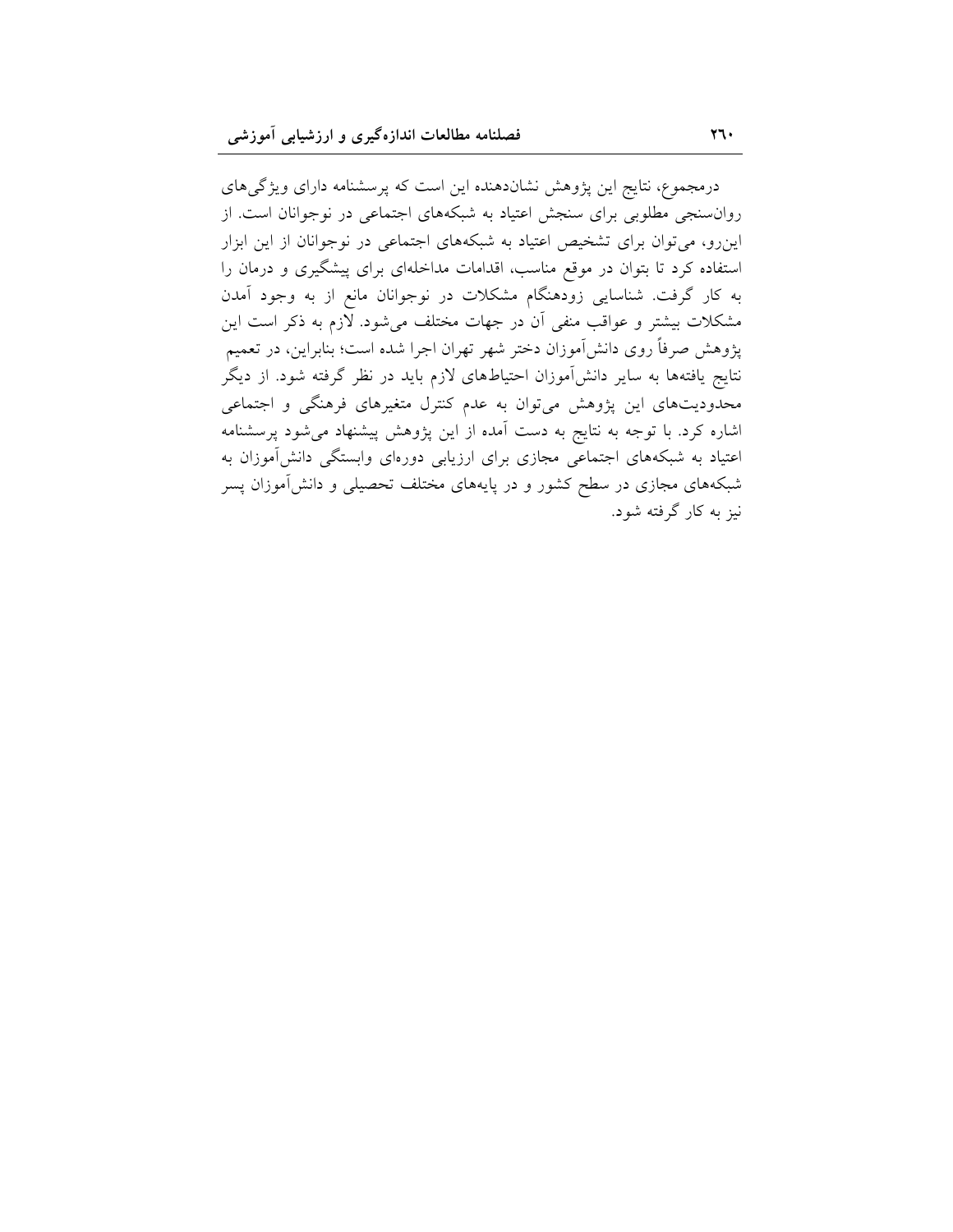منابع

- Andreassen, C. S. (2015). Online social network site addiction: A comprehensive review. Current Addiction Reports, 2, 175-184.
- Andreassen, C. S.; Torsheim, T.; Brunborg, G. S. & Pallesen, S. (2012). Development of a facebook addiction scale. Psychological Report, 110 (2), 501-517.
- Beard, K. W. (2008). Internet addiction in children and adolescents. In C. B. Yarnall (Ed.), *Computer science research trends* (pp.59-70). Hauppauge, NY: Nova Science Publishers.
- Beard, K. W. (2002). Internet addiction: current status and implications for employees. Journal of Employment Counscling,  $39, 2 - 11.$
- Caplan, S. E. (2002). Problematic Internet use and psychosocial well-being: Development of a theory-based cognitive-behavioral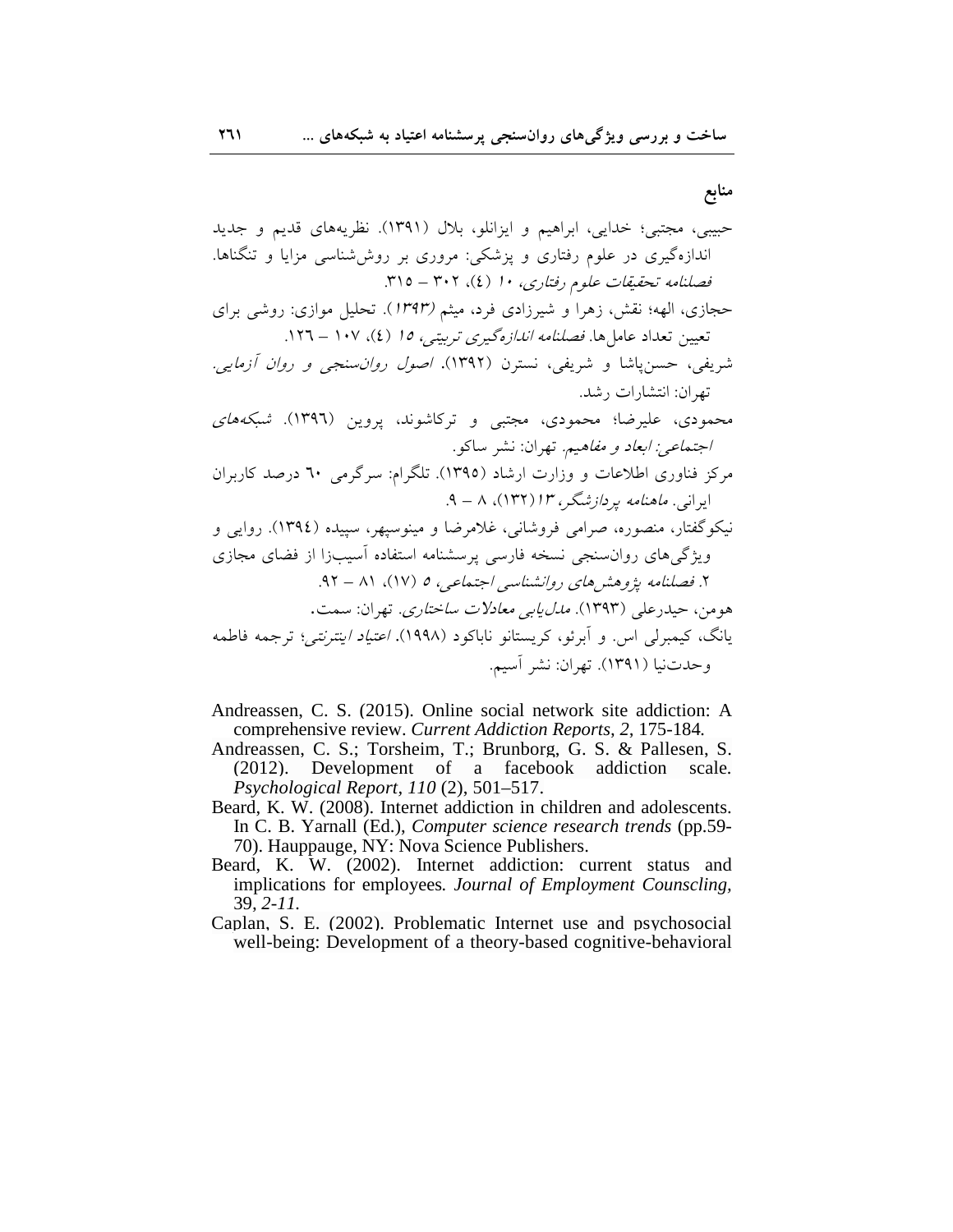measurement instrument. *Computers in Human Behavior,* 18, 533–575.

- Caplan, S. E. (2010). Theory and measurement of generalized problematic Internet use: A two-step approach. *Computers in Human Behavior*, 26, 1089-1097.
- Chen, W. H. & Thissen, D. (1997*). Local dependence indexes for item pairs using item response theory. Journal of Educational & Behavioral Statistics, 22* (3), 265-289.
- Chen, S.; Weng, L.; Su, Y.; Wu, H. & Yang, P. (2003). Development of a Chinese internet addiction scale and its psychometric study*. Chinese Journal of Psychology, 45* (3), 279–294*.*
- Davis R. A. (2001). A cognitive behavioural model of pathological internet use. *Computers in Human Behaviour*, *17* (2), 187 – 195.
- Fabrigar, L. R.; Wegener, D. T.; MacCallum, R. C. & Strahan, E. J. (1999). Evaluating the use of exploratory factor analysis in psychological research. *Psychological research methods*, 4, 272- 299.
- Finch, H. & Habing, B. (2007). Performance of DIMTEST- and NOHARM based statistics or testing unidimensionality. *Applied Psychological Measurement*, 31, 292–307.
- Foweraker, J. (1995). *Theorizing Social Movements*. London: Pluto.
- Frangos, C. C. Frangos, C. C. & Sotiropoulos, I. (2012). *A metaanalysis of the reliability of Young's Internet Addiction Test. In Proceedings from the World Congress on Engineering.* London, UK.
- Goldberg, I. (1995). IAD, in Cinti M. E. (a cura di) *Internet Addiction Disorder un fenomeno sociale in espansione* (pp.6-7). Available:http://www.iucf.indiana.edu/brown/hyplan/addict.html
- Griffiths, M. D. (2005). A components model of addiction within a biopsychsocial frame – work. *Journal of Substance Use,* 10, 191 - 197.
- Griffiths, M. D.; Kuss, D. J. & Demetrovics, Z. (2014). Social networking addiction: an overview of preliminary findings. In: Rosenberg, K. P. & Feder, L. C. (Eds). *Behavioral Addictions: Criteria, Evidence & Treatment,* 119–141.
- Hayton, J. C.; Allen, D. G. & Scarpello, V. (2004). Factor analysis: A tutorial on parallel analysis. *Organizational Research Methods,* 7, 191- 205.
- Henson, R. K. & Roberts, J. K. (2006). Use of exploratory factor analysis in published research: common errors and some comment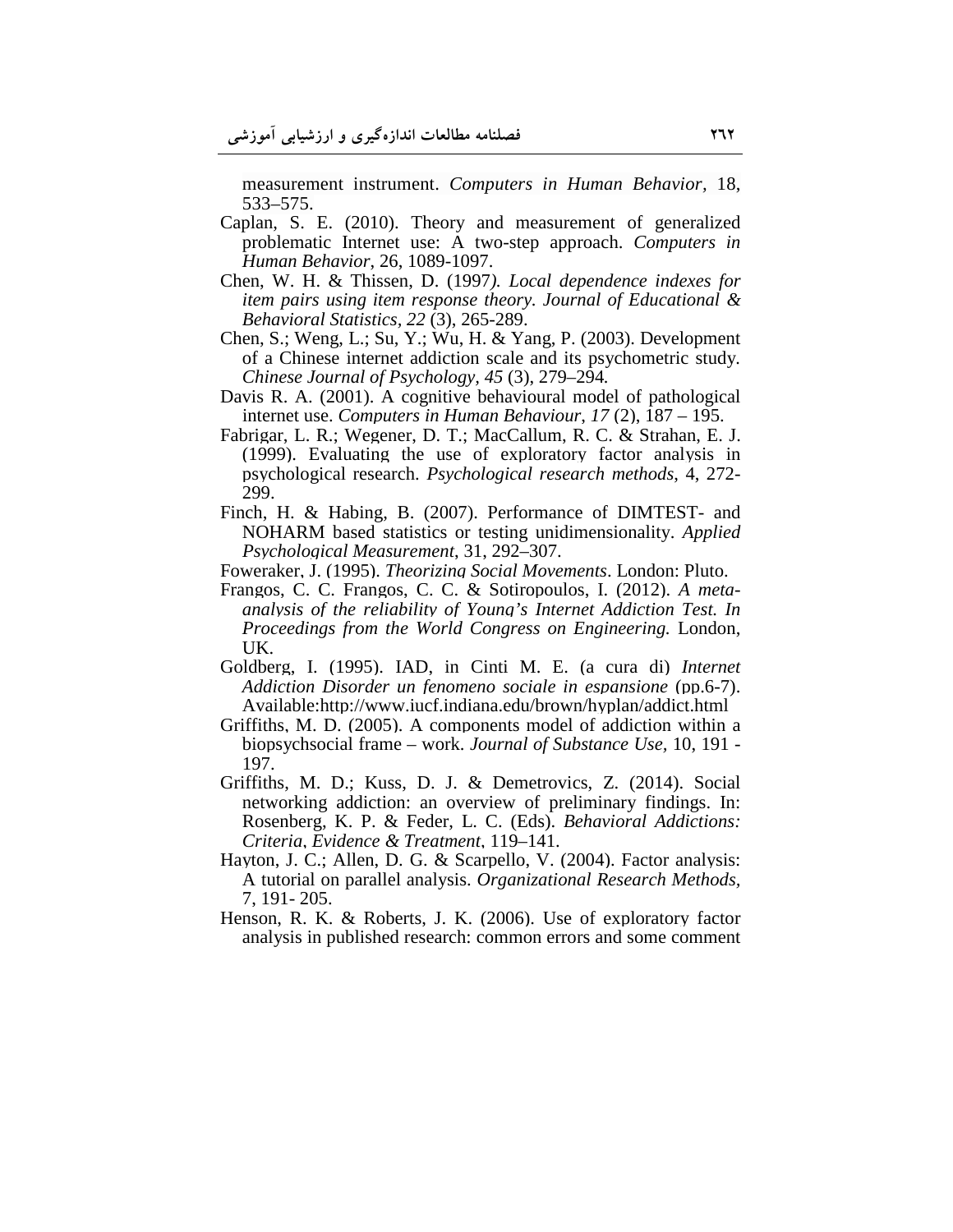on improved practice. *Educational & Psychological Measurement*, 66, 394-416.

Kline, R. B. (2005). *Principles and Practice of Structural Equation Modeling*. The Guilford Press, New York, London.

- Kuss, D. J. & Griffiths, M. D. (2011). Addiction to social networks on the Internet: A literature review of empirical research. *International Journal of Environment & Public Health,* 8, 3528– 3552.
- Kuss, D. J.; Griffiths, M. D.; Karila, L. & Billieux, J. (2014).Internet addiction: A systematic review of epidemiological research for the last decade. *Current Pharmaceutical Design,* 20*,* 4026–4052.
- Kuss, D. J. & Griffiths, M. D. (2017). Social Networking Sites and Addiction: Ten Lessons Learned. *International Journal of Environmental Research & Public Health,* 14 (3), 311.
- Lacani, S.; Rodgers, R. F. & Chaboral, H. (2014). The measurement of Internet addiction: A critical review of existing scales and their psychometric properties. *Computers in Human Behavior,* 41,190– 202.
- Lam, L. T.; Peng, Z-W.; Mai, J-C., & Jing, J. (2009). Factors associated with internet addiction among adolescents. *CyberPsychology & Behavior, 12* (5), 551-555. doi:10.1089/cpb.2009.0036
- Lenhart, A.; Madden, M. & Hittin, P. (2005). *Teens and technology: pew internet & American life project.* Retrieved from http://www: pew internet. Org/ reports/ 2005/ teens\_and\_ technology. Aspx
- Meerkerk, G. J.; Van Den Eijnden, R. J. J. M.; Vermulst, A. A. & Garretsen, H. F. L. (2009). The Compulsive internet use Scale (CIUS): Some psychometric Properties. *Cyber Psychology and Behavior, 12* (1), 1–6.
- Monge, P. R., & Contractor, N. S. (2003). *Theories of*  communication *networks*. NewYork, NY: Oxford University Press.
- O'Keeffe, G. S. & Clarke-Pearson, K. (2011). The impact of social media on children, adolescents, and families*. Pediatrics,* 127*,* 800- 804.
- Ozcan, N. K. & Gokcearslan, S. (2013)*.* An outcome evaluation study on Internet addiction. *WAER Procedia Information Technology and Computer Science,* 3, 790–795.
- Ryan, T.; Chester, A.; Reece, J. & Xenos, S. (2014). The uses and abuses of Facebook: A review of Facebook addiction*. Journal of Behaviroal Addictions,* 3, 133-148.